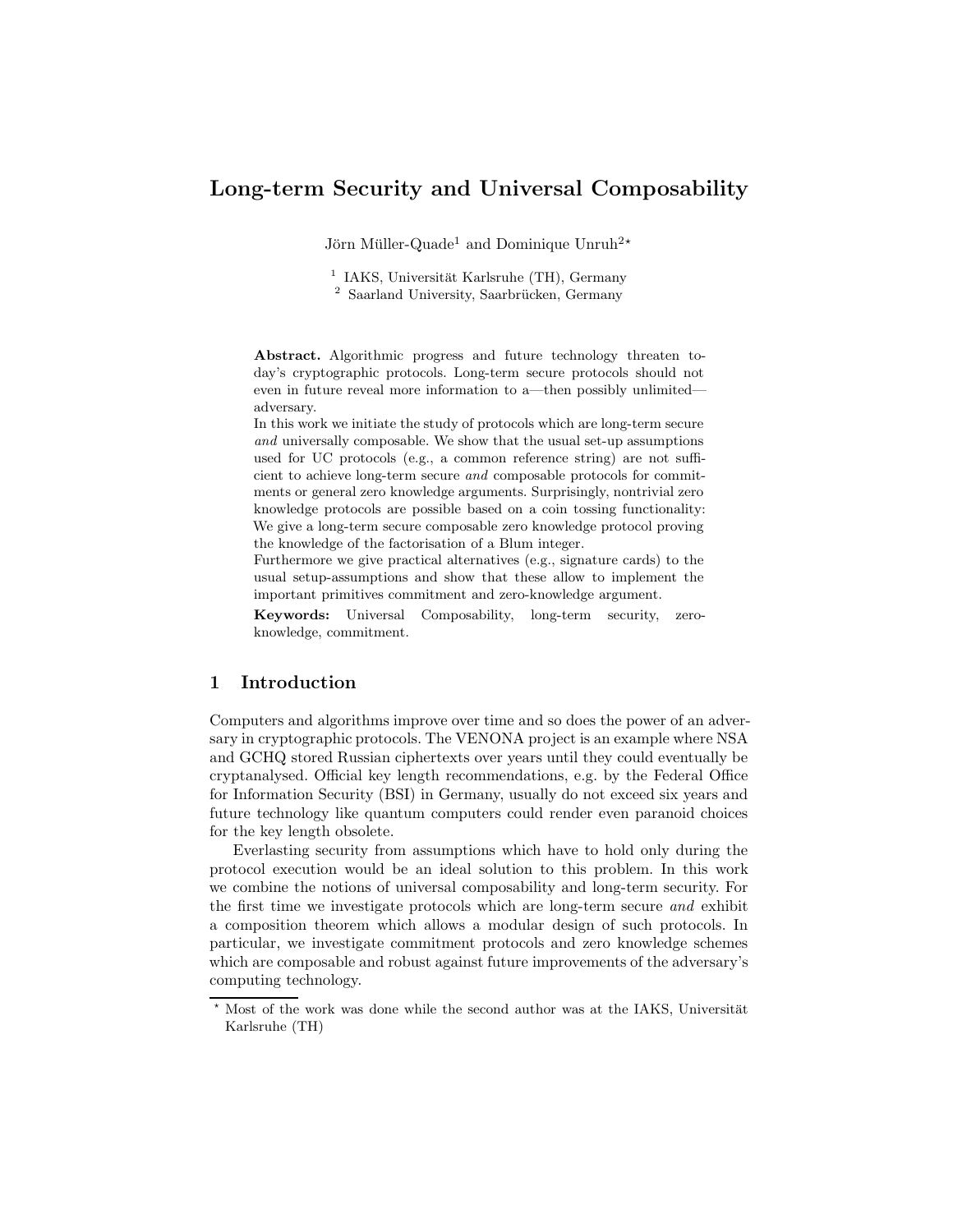To capture the threat of an adversary with increasing power we introduce the security notion of long-term universal composability (long-term-UC) with the intuition that the adversary becomes unlimited at some point of time after termination of the protocol. The protocols do not run after this point of time, but all information stored from past executions should not reveal any additional information to the then unlimited adversary. A surprising consequence of our work is that unconditionally hiding universally composable commitments [\[11\]](#page-19-0) are not necessarily long-term-UC.

Long-term-UC is preserved under composition, i.e., idealised building blocks can be replaced by long-term-UC protocols while preserving the long-term security of the complete application. The security notion of long-term-UC lies strictly between information theoretical security, where the adversary is unlimited from the start, and computational security, where for a concrete security parameter the computational power of the adversary must be limited for all times to come.

The idea of everlasting security has been considered with respect to memory bounded adversaries. Key exchange protocols and protocols for oblivious transfer have been developed in the bounded storage model [\[5](#page-18-0)[,4\]](#page-18-1). These protocols can be broken by an adversary with more memory than assumed, however they cannot be broken in retrospect even by an unlimited adversary. A scheme using distributed servers of randomness (virtual satellites) to achieve everlasting security has been implemented [\[22\]](#page-19-1). In this scheme the access of the adversary to the communication of the parties is limited during the key exchange. It was shown by [\[12\]](#page-19-2) that in the bounded-storage model composability cannot be taken for granted. They gave a key-exchange protocol that is secure in the boundedstorage model even if the initial key leaks after protocol termination, and then showed that if the initial key was generated by a computationally secure key exchange protocol, the resulting protocol is insecure. However, theirs was a purely negative result in that they did not give any criteria under which composition would be possible.

Long-term security has been investigated in quantum cryptography. It is generally accepted (even though not formally proven) that an only computationally secure authentication of a quantum key exchange yields a long-term secure key. Bit commitment and oblivious transfer quantum protocols which become unconditionally secure, but rely on temporary computational assumptions have been searched, but are now known to be impossible<sup>[3](#page-1-0)</sup> (see, e.g. [\[3\]](#page-18-2)).

Zero knowledge proofs where the verifier cannot (ever) break the protocol and the prover can only on-line break the protocol where given in [\[2\]](#page-18-3). In [\[20\]](#page-19-3) protocols achieving long-term security were stated, however, only secure function evaluation with constant input size was considered.

Another related topic is that of forward security, where it is demanded that past session keys remain computationally secure even if a long-term secret is given to the adversary. This notion is related to but less strict than long-term-UC as the session keys will not remain secure forever.

<span id="page-1-0"></span><sup>3</sup> Unless additional assumptions are made, such as bounded quantum storage or the availability of a piece of trusted hardware.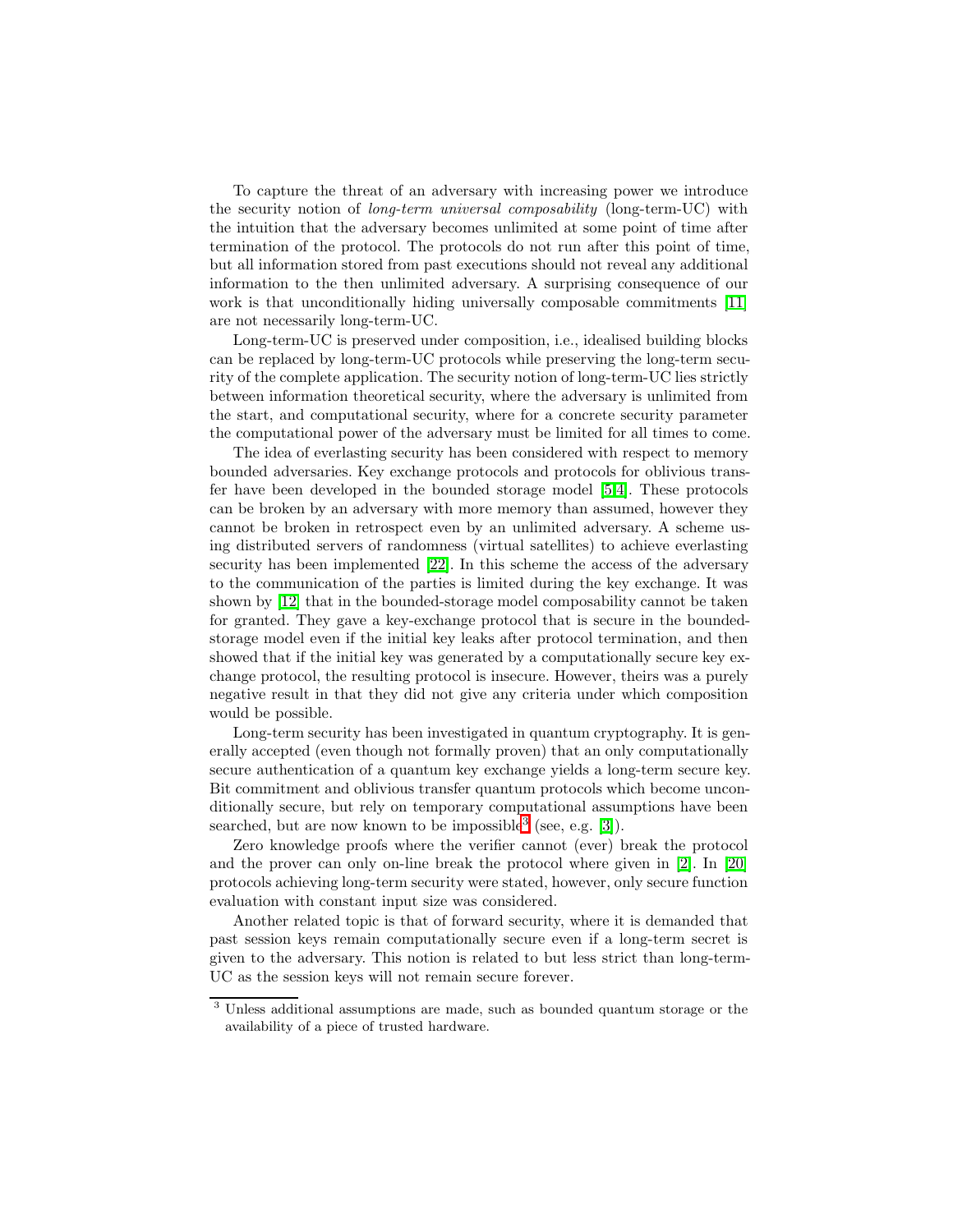With exception of [\[12\]](#page-19-2), previous work on long-term security did not take the problem of composability into account. When composability is required the situation changes drastically. E.g., an unconditionally hiding UC commitment is not long-term-UC and a straightforward adaption of e.g., the protocol of [\[2\]](#page-18-3) using an unconditionally hiding UC commitment does not yield long-term-UC zero knowledge arguments.

In this work we thoroughly investigate under which assumptions long-term-UC commitments and long-term-UC zero knowledge arguments exist. We prove that a common reference string or a coin toss functionality are not sufficient for realising long-term-UC commitments. To be more general we define a functionality  $\mathcal F$  to be only temporarily secret for a party  $P$  if, roughly speaking, every secret known to P and  $\mathcal F$  can in principle (but not necessarily efficiently) be computed from the communication of  $\mathcal F$  with all the other parties. Coin tossing and a common reference string are only temporarily secret for all parties and we show that long-term-UC commitments are impossible given any functionality which is only temporarily secret for the committer.

In contrast to this impossibility of commitments there exist nontrivial languages for which zero knowledge protocols are possible even with an only temporarily secret functionality. More concrete we give a zero knowledge proof of knowledge of the factorisation of a Blum integer using a helping coin toss functionality. This is astonishing as such a proof is not possible using a common reference string instead of a coin toss (unless factoring of Blum integers is easy for nonuniform machines). More generally we prove that no nonuniformly nontrivial language has a zero knowledge argument with the help of any functionality which works "offline" in the sense that it needs, like a common reference string, only be invoked before the start of the protocol and which is only temporarily secret for both parties. For example, most PKI are of this form and hence do not allow any nontrivial long-term-UC zero knowledge protocols.

Further we give two helping functionalities which are motivated from (temporarily) tamper proof hardware which allow to implement an unlimited number of long-term-UC commitments and zero knowledge arguments for all in NP. One of these functionalities resembles a trusted device which is computationally indistinguishable from a random oracle and the other a smart card which can generate digital signatures, but from which the secret key cannot be extracted. Note however that in contrast to the classical (i.e., not long-term secure) UC definition, commitments and ZK are not sufficient to implement any functionality.

#### 1.1 Preliminaries

**Notation.** We call a function  $f$  negligible, if for any polynomial  $p$  and sufficiently large k,  $f(k) \leq 1/p(k)$ . We call f overwhelming, when  $1 - f$  is negligible.

A PPT-algorithm (probabilistic polynomial time) is a uniform probabilistic algorithm that runs in polynomial-time in the length of its inputs.

We call a relation R on  $\{0,1\}^* \times \{0,1\}^*$  poly-balanced if there is a polynomial p, s.t.  $|w| \leq p(|x|)$  for all x, w with xRw. We call R an NP-relation if it is polybalanced and deciding  $(x, w) \in R$  is in P. We call R an MA-relation if it is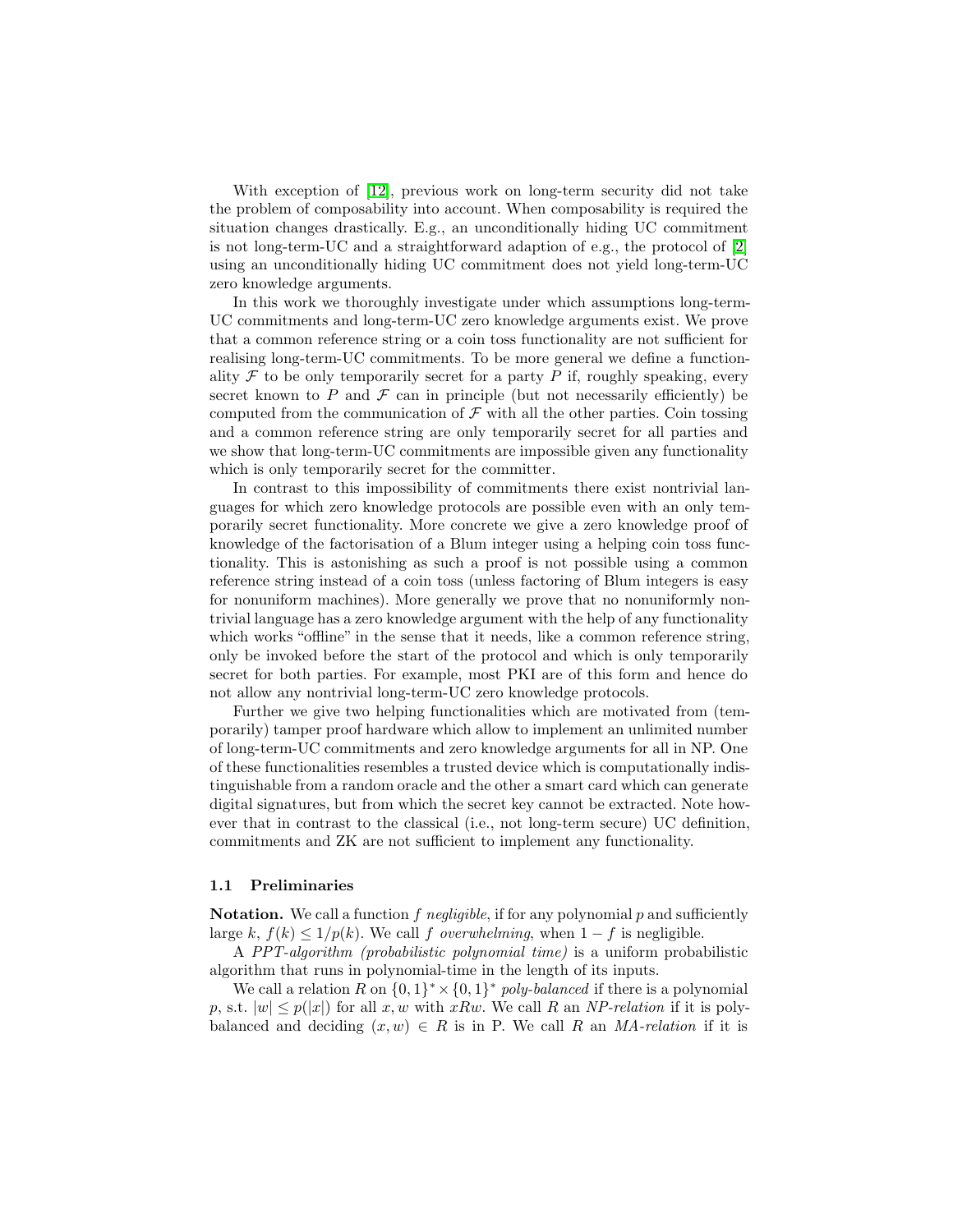poly-balanced and deciding  $(x, w) \in R$  is in BPP. The language  $L_R$  associated with R is  $L_R := \{x \in \{0,1\}^* : \exists w : xRw\}$ . We usually call x the statement and w with  $xRw$  the witness for x. We call a MA-relation  $R$  (uniformly) trivial if there is a PPT-algorithm that upon input  $x \in L_R$  outputs a witness for x with overwhelming probability. We call  $R$  nonuniformly deterministically trivial there is a nonuniform deterministic polynomial-time algorithm that upon input  $x \in L_R$  outputs a witness for x.

An integer  $n > 0$  is called a *Blum-integer*, if  $n = pq$  for two primes p, q with  $p \equiv q \equiv 3 \mod 4$ .

Cryptographic tools. In [\[21\]](#page-19-4), it is shown that assuming the existence of a oneway permutation, an unconditionally hiding commitment scheme exists. This scheme has the additional properties that the unveil-phase consists of only one message, and that given the message, the committed value  $v$ , and the transcript of the interaction in the commit phase, there is a deterministic polynomial-time algorithm that checks whether the verifier accepts the value  $v$ .

Using that commitment-scheme in the zero-knowledge proof-system for graph-3-colourability from [\[16\]](#page-19-5), we get a statistically witness indistinguishable argument of knowledge for any NP-relation given any one-way permutation.[4](#page-3-0) Using a statistically witness indistinguishable argument of knowledge for any NP-relation and a unconditionally hiding commitment scheme, we can easily construct a statistically witness indistinguishable argument of knowledge for any MA-relation using any one-way permutation.<sup>[5](#page-3-1)</sup>

## 2 Modelling long-term UC

We now present our modelling of universally composable long-term security (short long-term UC). We build on the Universal Composability framework [\[7\]](#page-19-6). In that modelling, a computationally limited entity called the environment has to distinguish between an execution of the protocol (with some adversary) and an execution of an ideal functionality (with some simulator). To define long-term security, we have to add the requirement that even if some entity gets unlimited computational power after the execution of the protocol, security is maintained. In the Universal Composability framework, this is quite easily done: We simply require that after the execution of the protocol (which is still performed against

<span id="page-3-0"></span><sup>4</sup> The resulting scheme is of course also zero-knowledge, but we do not need that property here.

<span id="page-3-1"></span><sup>&</sup>lt;sup>5</sup> Let B be a PPT-algorithm s.t.  $B(w, x) = 1$  with overwhelming probability for xRw and with negligible probability otherwise. Such an algorithm exists for any MArelation R. To prove a statement  $x \in L_R$ , the prover first commits to the witness w, then commits to randomness  $r'$ . The verifier sends to the prover randomness  $r''$ . Then the prover proves using a statistically witness indistinguishable argument of knowledge that he knows a witness, s.t.  $B(w, x) = 1$  with random-tape  $r := r' \oplus r''$ . Since the latter statement is in NP, this can be done given a one-way permutation.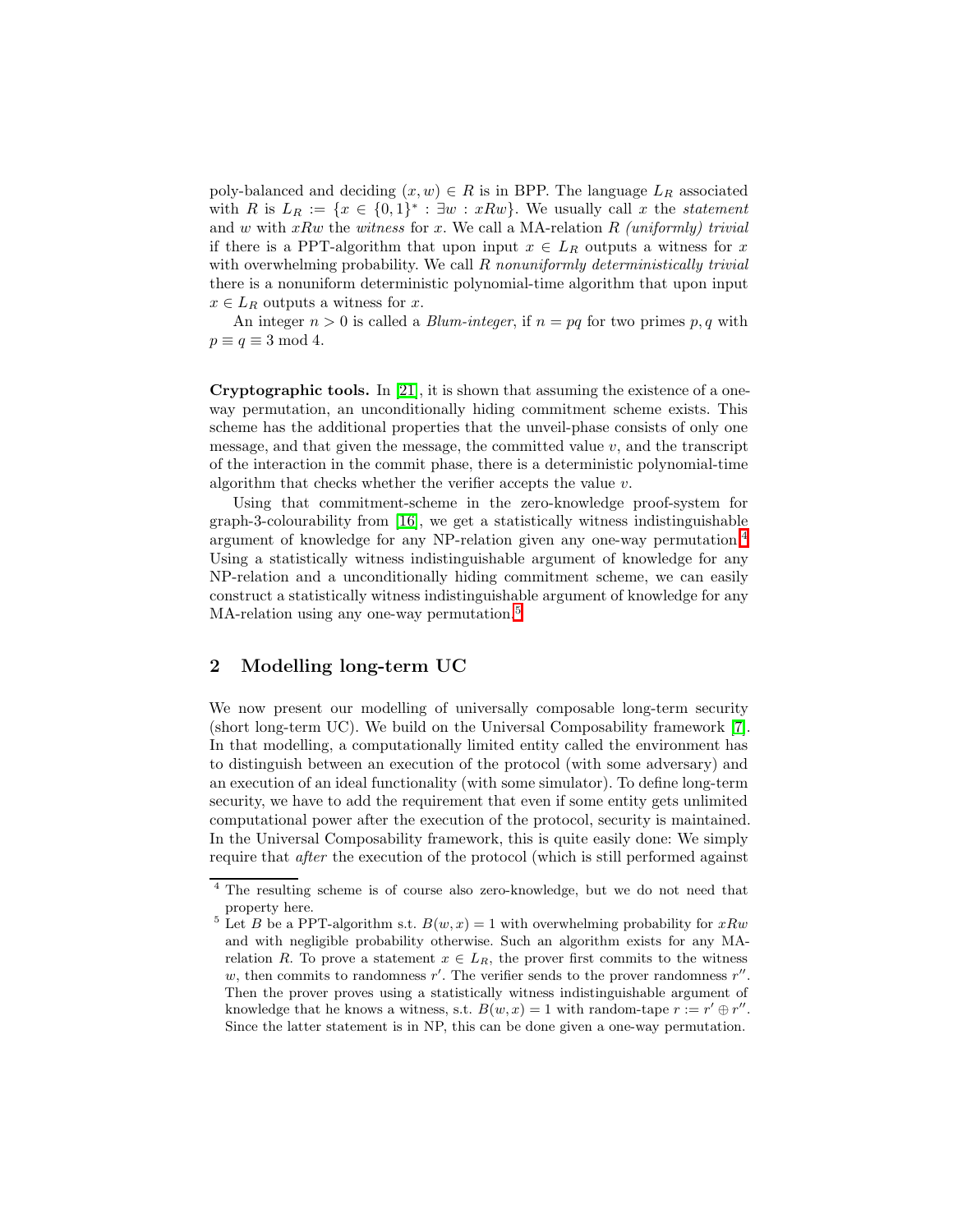<span id="page-4-4"></span>computationally limited adversaries) even an unlimited entity could not distinguish between an execution of the real protocol or of the functionality, i.e., we require that the output of the environment is *statistically* indistinguishable.<sup>[6](#page-4-0)</sup>

**Definition 1 (Long-term UC).** Let  $\text{EXEC}_{\pi,\mathcal{A},\mathcal{Z}}(k,z)$  denote the output of  $\mathcal Z$ in an execution of the protocol  $\pi$  with adversary A and environment Z, where k is the security parameter and z the auxiliary input of the environment  $Z$ .  $\text{EXEC}_{\mathcal{F},A,Z}(k,z)$  is defined analogously.<sup>[7](#page-4-1)</sup>

A protocol  $\pi$  long-term-UC realises a functionality  $\mathcal{F}$ , if for any polynomial-time adversary  $A$  there exists a polynomial-time simulator  $S$ , s.t. for any polynomial-time environment<sup>[8](#page-4-2)</sup>  $\mathcal Z$  the families of random variables  ${\rm \{EXEC_{\pi,\mathcal{A,Z}}(k,z)\}_{k\in\mathbb{N},z\in\{0,1\}^{poly(k)}}}$  and  ${\rm \{EXEC_{\mathcal{F,S,Z}}(k,z)\}_{k\in\mathbb{N},z\in\{0,1\}^{poly(k)}}}$  are statistically indistinguishable.

Note that the Universal Composition Theorem from [\[7\]](#page-19-6) applies with a virtually unmodified proof.

Conventions. In all our results we assume that secure channels are given for free (i.e., we are in the secure-channel network-model).<sup>[9](#page-4-3)</sup> Further, security always denotes security with respect to static adversaries, i.e. parties are not corrupted during the protocol execution. However, we believe that our results can be adapted to adaptive adversaries.

We consider the case without an honest majority, since given an honest majority we could use information-theoretically secure protocols.

#### 2.1 On the minimality of the security notion

At this point one might wonder whether this definition is possibly stricter than necessary, especially in view of the various impossibility results presented below. However, if one is willing to accept stand-alone security (i.e., simulation-based security *without* an environment, see e.g.  $[15]$ , with the extra requirement that the outputs of the parties and the adversary/simulator are statistically indistinguishable in real and ideal model (long-term stand-alone security), as a minimal security notion, we can argue as follows: If we want this minimal security and

<span id="page-4-0"></span><sup>6</sup> Note that we can w.l.o.g. assume that the output of the environment contains the whole view of that environment.

<span id="page-4-1"></span> $^7$  See  $\left[ 7\right]$  for details.

<span id="page-4-3"></span><span id="page-4-2"></span><sup>8</sup> Not limited to environments with single bit output.

<sup>&</sup>lt;sup>9</sup> This much simplifies the presentation. Since all our results concern the two-party case, it is easy to adapt our results to authenticated channels, if one adapts the definitions of the functionalities accordingly (e.g., the commitment functionality would then send the value of an unveil to the adversary as well as to the adversary). However, we cannot expect to use a key exchange protocol to make the authenticated channels secure, since such an approach would not be long-term secure.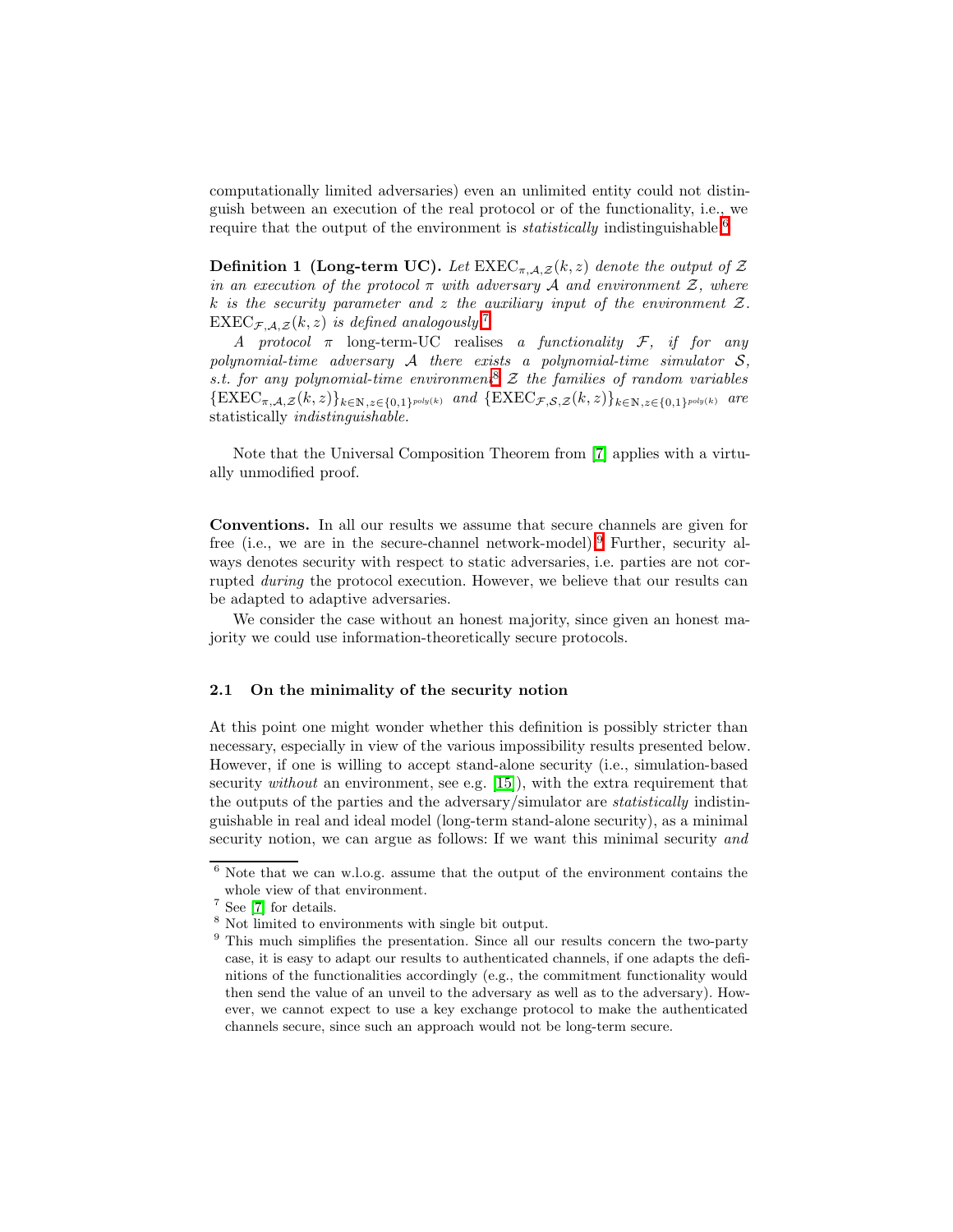composability simultaneously, the proof from  $[18]^{10}$  $[18]^{10}$  $[18]^{10}$  states that the minimal security notion satisfying these two requirements is a security notion similar to Definition [1,](#page-4-4) with the only difference that the simulator is allowed to depend on the environment (specialised-simulator long-term UC). Since all our impossibility results also apply for this weaker notion (we never use the fact that the simulator does not depend on the environment), we see that we cannot find an essentially more lenient security notion than Definition [1](#page-4-4) if we accept long-term stand-alone security as a minimal security notion.

#### 2.2 Functionalities

In this section, we define some commonly used functionalities that we will investigate in the course of this paper.

We assume the following conventions in specifying functionalities:

We always assume that the adversary is informed of every invocation of the functionality, and the functionality only delivers its output when the adversary has triggered that delivery. So a phrase like "upon input x from  $P_1$ ,  $\mathcal F$  sends y to  $P_2$ " should be understood as "upon input y from  $P_1$ ,  $\mathcal F$  sends (*i-th input from*  $P_1$ ) to the adversary, and upon a message (*deliver i*) from the adversary,  $\mathcal F$  sends y to  $P_2$ ". For better readability, we use the shorter formulation.

Most of the functionalities defined here are parametrised by a function  $m$ giving the length of their input and outputs. We will often omit explicitly stating this m if it is clear from the context.

When a functionality receives an invalid input from some party, it simply forwards that input to the adversary.

<span id="page-5-1"></span>The first functionality used in this paper is the common reference string (CRS). Intuitively, the CRS denotes a random string that has been chosen by some trusted party or by some natural process, and that is known to all parties prior to the start of the protocol.

Definition 2 (Common Reference String (CRS)). Let  $\mathcal{D}_k$  ( $k \in \mathbb{N}$ ) be an efficiently samplable distribution on  $\{0,1\}^*$ . At its first activation the functionality  $\mathcal{F}^\mathcal{D}_{\mathrm{CRS}}$  chooses a value  $r$  according to the distribution  $\mathcal{D}_k$  (k being the security parameter). Upon any input from  $P_i$ , send r to the adversary and to  $P_i$  (in particular, all parties  $P_i$  get the same r).

If  $\mathcal{D}_k$  is the uniform distribution on  $\{0,1\}^{m(k)}$  for any k, we speak of a uniform CRS of length m. We then write  $\mathcal{F}_{CRS}^m$  instead of  $\mathcal{F}_{CRS}^{\mathcal{D}_k}$ .

The second functionality is the coin toss. At a first glance, the coin toss looks very similar to the CRS, since also the coin toss consists of a random string that is given to both parties involved (and to the adversary). However, the coin toss guarantees that no party can learn the coin toss before both parties agree to toss

<span id="page-5-0"></span> $10$  With minor modifications: simply replace computational indistinguishability by statistical indistinguishability.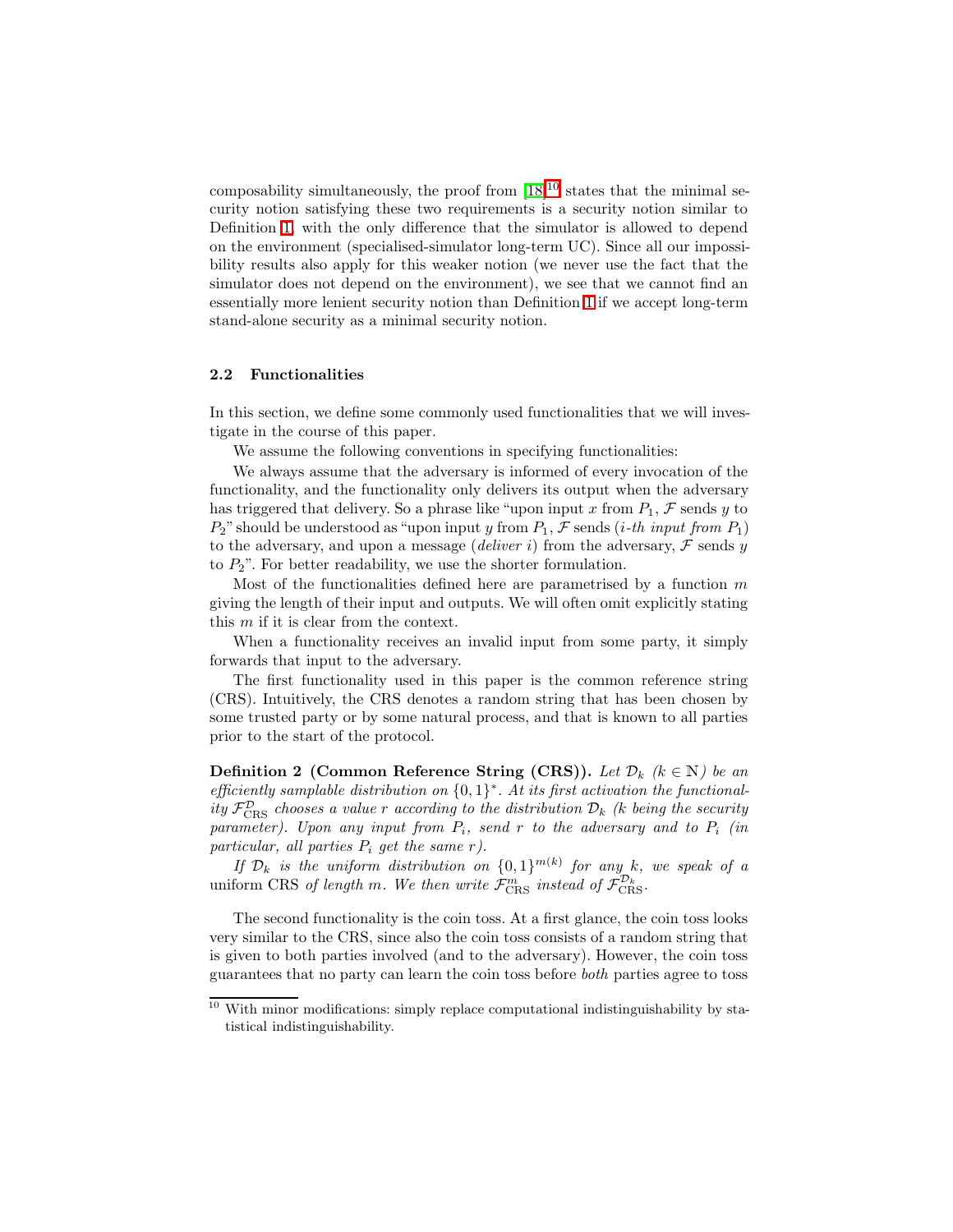the coin.[11](#page-6-0) As we will see below, a coin toss is more powerful than a CRS in the context of long-term UC.[12](#page-6-1)

**Definition 3 (Coin Toss (CT)).** When both  $P_1$  and  $P_2$  have given some input, the functionality  $\mathcal{F}_{\text{CT}}^{m}$  chooses a uniformly distributed  $r \in \{0,1\}^{m(k)}$  and sends r to the adversary, to  $P_1$ , and to  $P_2$ .

The next functionality models the setup assumption, that there is a trusted (predistributed) public key infrastructure, which provides each party with a secret key and attests the corresponding public key to any interested party.

<span id="page-6-5"></span>Definition 4 (Public Key Infrastructure (PKI)). Let G be a PPTalgorithm that upon input  $1^k$  outputs two string sk and pk.<sup>[13](#page-6-2)</sup> When  $\mathcal{F}_{\rm PKI}^G$  runs with parties  $P_1, \ldots, P_n$ , upon its first activation it chooses independent key pairs  $(sk_i, pk_i) \leftarrow G(1^k)$  for  $i = 1, ..., n$  and sends  $(pk_1, ..., pk_n)$  to the adversary. When receiving any input from  $P_i$ , send  $(sk_i, pk_1, \ldots, pk_n)$  to  $P_i$ .

The next two functionalities are well-known cryptographic building blocks that find application in the construction of many protocols.

**Definition 5 (Commitment (COM)).** Let  $C$  and  $R$  be two parties. The functionality  $\mathcal{F}_{COM}^{C \to R,m}$  behaves as follows: Upon (the first) input  $x \in \{0,1\}^{m(k)}$  from C send (committed) to R. Upon input (unveil) from C send x to R.

We call C the sender and R the recipient.

**Definition 6 (Zero-Knowledge (ZK)).** Let R be a MA-relation, and let F and V be two parties. The functionality  $\mathcal{F}_{\text{ZK}}^{R,P\rightarrow V,m}$  behaves as follows: Upon the first input of  $(x, w)$  from P satisfying xRw and  $|x| \le m(k)$ , send x to V.<sup>[14](#page-6-3)</sup>

We call  $P$  the prover and  $V$  the verifier.

## <span id="page-6-4"></span>3 Commitment

In this section we will examine the possibility of long-term-UC realising commitments. It will turn out, that commitment cannot be long-term-UC realised using CRS or coin-toss, nor with an arbitrary PKI. In particular unconditionally hiding

<span id="page-6-0"></span> $11$  This can be illustrated by the following example: Alice and Bob want to know which of them pays the bill. So Alice and Bob agree: "We toss a coin, if the outcome is 1, Bob pays, otherwise Alice pays." Of course, if they were to use a CRS instead of a coin toss they could not use this simple protocol, because the outcome of the CRS is known before the start of the protocol.

<span id="page-6-1"></span><sup>12</sup> Although, in contrast, a UC secure (without long-term) coin toss can be realised using a CRS under reasonable complexity assumptions, see [\[9\]](#page-19-9).

<span id="page-6-2"></span> $^{13}$  I.e.,  $\overset{\sim}{G}$  is a key generation algorithm.

<span id="page-6-3"></span><sup>&</sup>lt;sup>14</sup> The resulting functionality  $\mathcal{F}_{\text{ZK}}$  is not polynomial-time if R is not an NP-relation. However, in that case  $\mathcal{F}_{\text{ZK}}$  can be replaced by an efficient implementation that uses a BPP-algorithm for checking  $xRw$  and errs only with negligible probability. The resulting functionality is then indistinguishable from  $\mathcal{F}_{\text{ZK}}$ .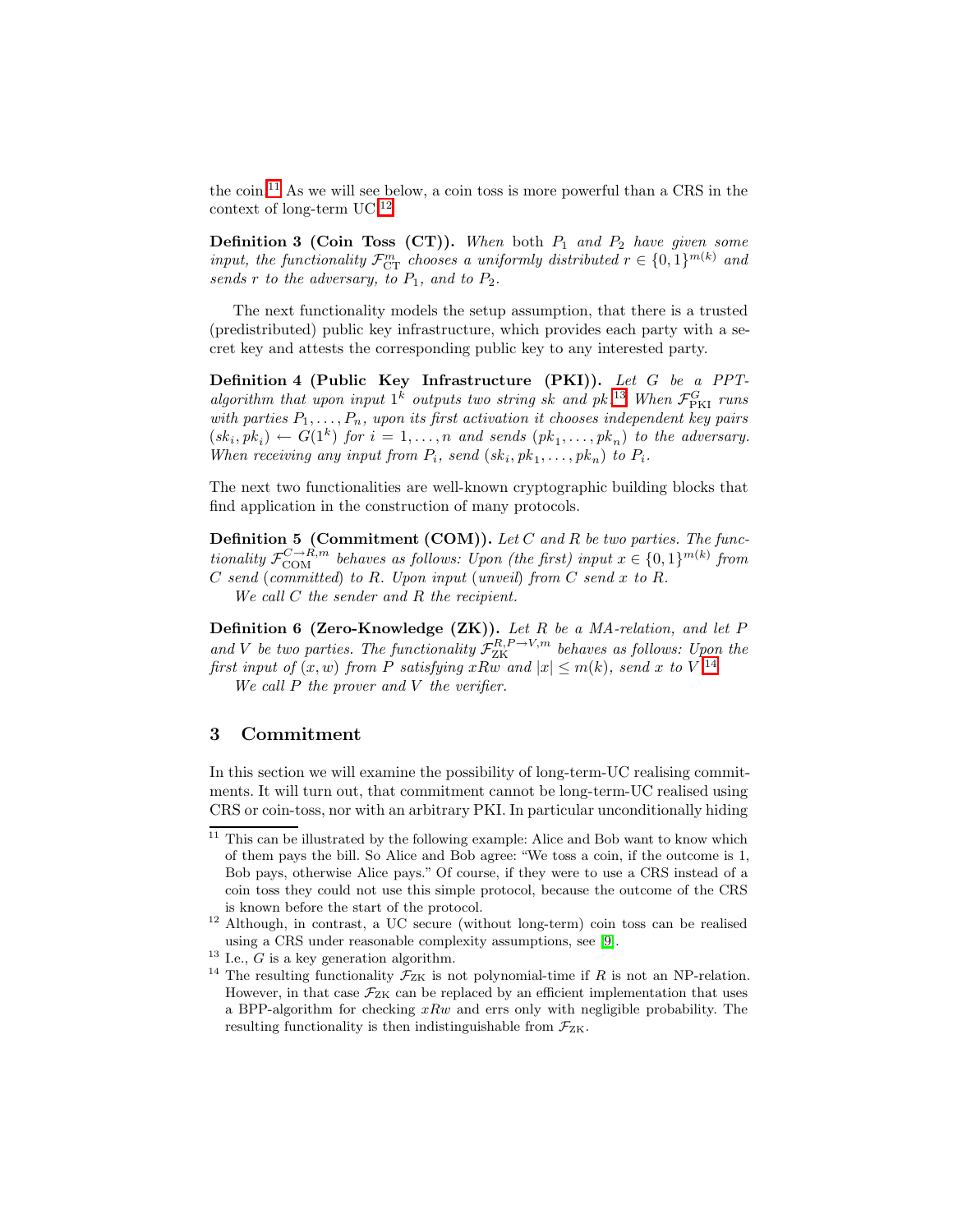UC commitments, which are possible with a CRS [\[11\]](#page-19-0), are not necessarily longterm UC.[15](#page-7-0) Note that the incompleteness of the CRS stands in stark contrast to the situation of (non-long-term) UC. In [\[10\]](#page-19-10) it was shown that given a CRS, any functionality has a UC secure realisation. Furthermore, in [\[1\]](#page-18-4) it was shown that the same holds for a PKI.<sup>[16](#page-7-1)</sup> However, given a ZK functionality, commitments can be realised even with respect to long-term UC.

To state the impossibility results in a more general fashion, we first need the following definition:

**Definition 7 (Only temporarily secret).** We say a functionality  $\mathcal F$  is only temporarily secret (OTS) for party  $P$ , if the following holds in any protocol: Let trans denote the transcript of all communication between  $\mathcal F$  and the other machines (including the adversary). Let trans  $\setminus P$  denote the transcript of all communication between  $\mathcal F$  and all machines except P. Then there is a deterministic function f (not necessarily efficiently computable) s.t. with overwhelming probability we have trans  $=f(k, trans \setminus P)$ .

The intuition behind this definition is that if  $\mathcal F$  is only temporarily secret (OTS) for P, then any secrets that P and  $\mathcal F$  share may eventually become public. The following lemma gives some examples:

<span id="page-7-3"></span>**Lemma 8.** Coin toss ( $\mathcal{F}_{CT}$ ) and CRS ( $\mathcal{F}_{CRS}^{\mathcal{D}}$  with any D) are OTS for all parties. Commitment ( $\mathcal{F}_{COM}$ ) and ZK ( $\mathcal{F}_{ZK}$ ) are OTS for the recipient/verifier. If G is a key generation algorithm, s.t. the secret key depends deterministically on the public key (e.g., RSA, ElGamal<sup>[17](#page-7-2)</sup>), the PKI  $\mathcal{F}_{\rm PKI}^G$  is OTS for all parties.

Proof. In the case of coin toss and CRS the adversary learns the random value r when if some party learns it, so all communication can be deduced from the communication with the adversary. In case of Commitment and ZK the communication with the recipient/verifier can be deduced from the communication with the sender. (In these cases, the function  $f$  is even efficiently computable.) All secret keys chosen by  $\mathcal{F}_{\text{PKI}}^G$  can be calculated from the public keys  $pk_1, \ldots, pk_n$ sent to the adversary.  $\Box$ 

Using this definition, we can prove that using a CRS, coin-toss or other functionalities that are OTS for the sender, one cannot long-term-UC realise a commitment:

<span id="page-7-4"></span>Theorem 9 (Impossibility of commitment with OTS functionalities). Let  $\mathcal F$  be a functionality that is OTS for party C. Then there is no nontrivial

<span id="page-7-0"></span> $\frac{15}{15}$  The intuitive reason being that the simulator may choose a value for the CRS which is only computationally indistinguishable from the uniform distribution without loosing the unconditional hiding property.

<span id="page-7-1"></span><sup>&</sup>lt;sup>16</sup> Their definition  $\mathcal{F}_{krk}$  of a PKI is somewhat different to ours. However, their proof directly carries over to  $\mathcal{F}_{\mathrm{PKI}}$ .

<span id="page-7-2"></span><sup>&</sup>lt;sup>17</sup> Under the condition, that in the secret key, group elements are always given using a *unique* representative (e.g., the secret exponent  $e$  in RSA is chosen smaller than  $\varphi(n)$ .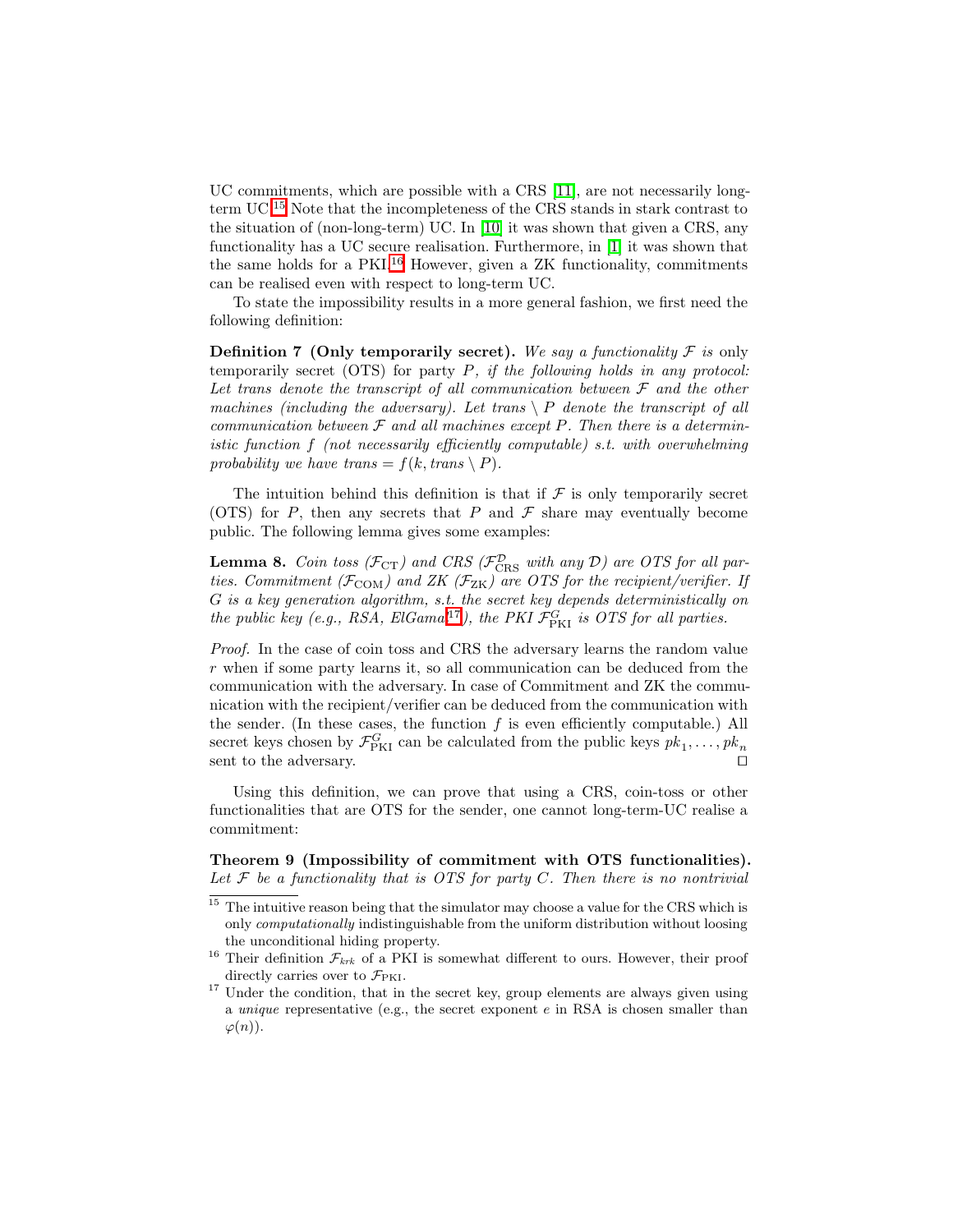protocol that long-term-UC realises commitment with sender  $C(\mathcal{F}^{C\to R}_{\text{COM}})$  in the F-hybrid model.

If one is willing to assume  $NP \not\subseteq P/poly$ , this theorem is an immediate conse-quence of Lemma [17](#page-12-0) stating that  $\mathcal{F}_{\rm ZK}^{\rm SAT,C\rightarrow R}$  (ZK for SAT with the sender C being the prover) is possible from  $\mathcal{F}_{COM}^{C\to R}$ , and Corollary [15](#page-10-0) stating that  $\mathcal{F}_{ZK}^{SAT, C\to R}$ cannot be realised using  $\mathcal F$  (both shown in Section [4\)](#page-9-0). However, in the full version [\[19\]](#page-19-11) we give a direct proof (similar in spirit to that of Theorem [14\)](#page-9-1) for this theorem that does not depend on NP  $\varphi$  P/poly.

An interesting corollary from this theorem is that long-term-UC commitments cannot be turned around, i.e. using one (or many) long-term-UC commitments from  $A$  to  $B$ , one cannot long-term-UC realise a commitment from  $B$ to A.

Corollary 10 (Commitments cannot be turned around). There is no nontrivial protocol long-term-UC realising  $\mathcal{F}^{A\rightarrow B}_{\text{COM}}$  using any number of instances of  $\mathcal{F}_{\text{COM}}^{B\rightarrow A}$ .

*Proof.* Immediate from Lemma [8](#page-7-3) and Theorem [9.](#page-7-4)  $\Box$ 

<span id="page-8-0"></span>In contrast to the impossibility results above, it is possible to get long-term-UC secure commitments using a ZK functionality:

Lemma 11 (Commitment from ZK). Assume that a one-way permutation exists. Then there is a nontrivial protocol  $\pi$  that long-term-UC realises  $\mathcal{F}_{COM}^{C\to R}$ (commitment with sender C) and that uses two instances of  $\mathcal{F}_{\rm ZK}^{SAT,C\rightarrow R}$  (ZK for SAT with the sender C being the prover).

The protocol  $\pi$  looks as follows:

- To commit to  $v$ , the sender C first commits to  $v$  using an unconditionally hiding commitment scheme.
- Then C proves (using the first instance of  $\mathcal{F}_{ZK}$ ) that he knows v and matching unveil information  $u^{18}$
- To unveil, the sender  $C$  sends  $v$  to the recipient and proves (using the second instance of  $\mathcal{F}_{ZK}$ ) that he knows matching unveil information u.

The long-term-UC security of this protocol stems from the following two facts. Equivocability: the simulator can unveil to any value  $v'$  since he controls the second instance of  $\mathcal{F}_{ZK}$ . Extractability: Since the sender cannot (efficiently) compute different unveil informations  $u$  and  $u'$ , the message  $v$  given to the first instance of  $\mathcal{F}_{\text{ZK}}$  must be the same as that used in the unveil phase. Since the simulator controls the first instance of  $\mathcal{F}_{ZK}$ , he learns that message v during the commit phase.

The actual proof is given in the full version [\[19\]](#page-19-11).

<sup>&</sup>lt;sup>18</sup> I.e., unveil information that would convince the verifier.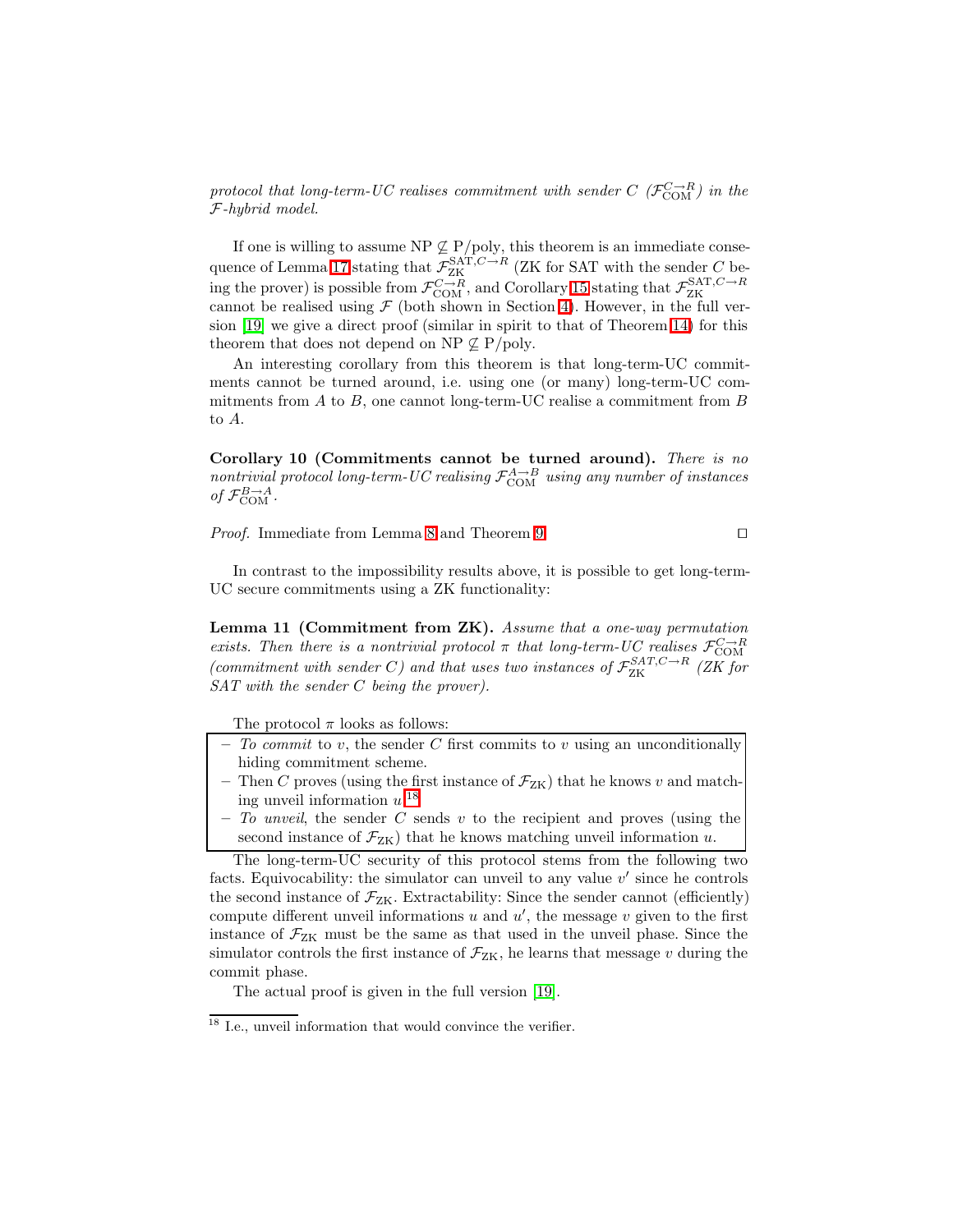## <span id="page-9-0"></span>4 Zero-Knowledge

In the present section we examine to what extend long-term-UC secure zeroknowledge proofs can be implemented using various functionalities. Besides several impossibility results, we also have a quite surprising possibility result (Theorem [16\)](#page-10-1).

#### 4.1 Using OTS functionalities

First, analogous to our investigations concerning commitments in Section [3,](#page-6-4) we are now going to examine whether long-term-UC secure ZK can be realised using functionalities that are OTS for one of the parties.

<span id="page-9-2"></span>Whether long-term-UC realising  $ZK$  for some relation  $R$  is possible strongly depends on the relation  $R$  under consideration. The following definition specifies a class of relations which is going to play an important role in our results:

**Definition 12** (Essentially unique witnesses). A  $MA$ -relation R has essentially unique witnesses if there is a PPT-algorithm  $U_R$  (the witness unifier), that has the following properties:

- $-$  If w is a witness for x,  $U_R(1^k, x, w)$  outputs a witness for x with overwhelming probability, formally: for sequences  $w_k, x_k$  with  $x_k R w_k$  the probability  $P(x_kRU_R(1^k, x_k, w_k))$  is overwhelming in k.
- $-$  If w is a witness for x, the output of  $U_R(1^k, x, w)$  is almost independent of w, formally: for sequences  $w_k^1, w_k^2, x_k$  with  $x_k R w_k^1$  and  $x_k R w_k^2$ , the families of random variables  $U_R(1^k, x_k, w_k^1)$  and  $U_R(1^k, x_k, w_k^2)$  are statistically indistinguishable.

A possible way to interpret the witness unifier is as a statistically witness indistinguishable proof, that simply sends a witness in the clear.

<span id="page-9-3"></span>It is most likely that relations without essentially unique witnesses exist:

Lemma 13. If one-way-functions (secure against uniform adversaries) exist, or if  $NP \nsubseteq P/poly$ , then SAT does not have essentially unique witnesses.

The proof is given in the full version [\[19\]](#page-19-11).

<span id="page-9-1"></span>We are now ready to present the first impossibility result concerning longterm-UC secure ZK:

Theorem 14 (Impossibility of ZK with OTS functionalities). Let R be a MA-relation without essentially unique witnesses. Let  $\mathcal F$  be a functionality that is OTS for party P. Then there is no nontrivial protocol that long-term-UC realises ZK for the relation R with prover  $P(\mathcal{F}_{\text{ZK}}^{R,P\rightarrow V})$  in the F-hybrid model.

The rough idea of the proof is as follows: Clearly, if  $\pi$  was to be long-term-UC secure, the interaction between prover  $P$  and verifier  $V$  must be (almost) statistically independent from the witness V received from the environment. Further, a simulator that is able to simulate convincingly in case of a corrupted prover must be able to extract a witness  $\tilde{w}$  from the communication with that prover,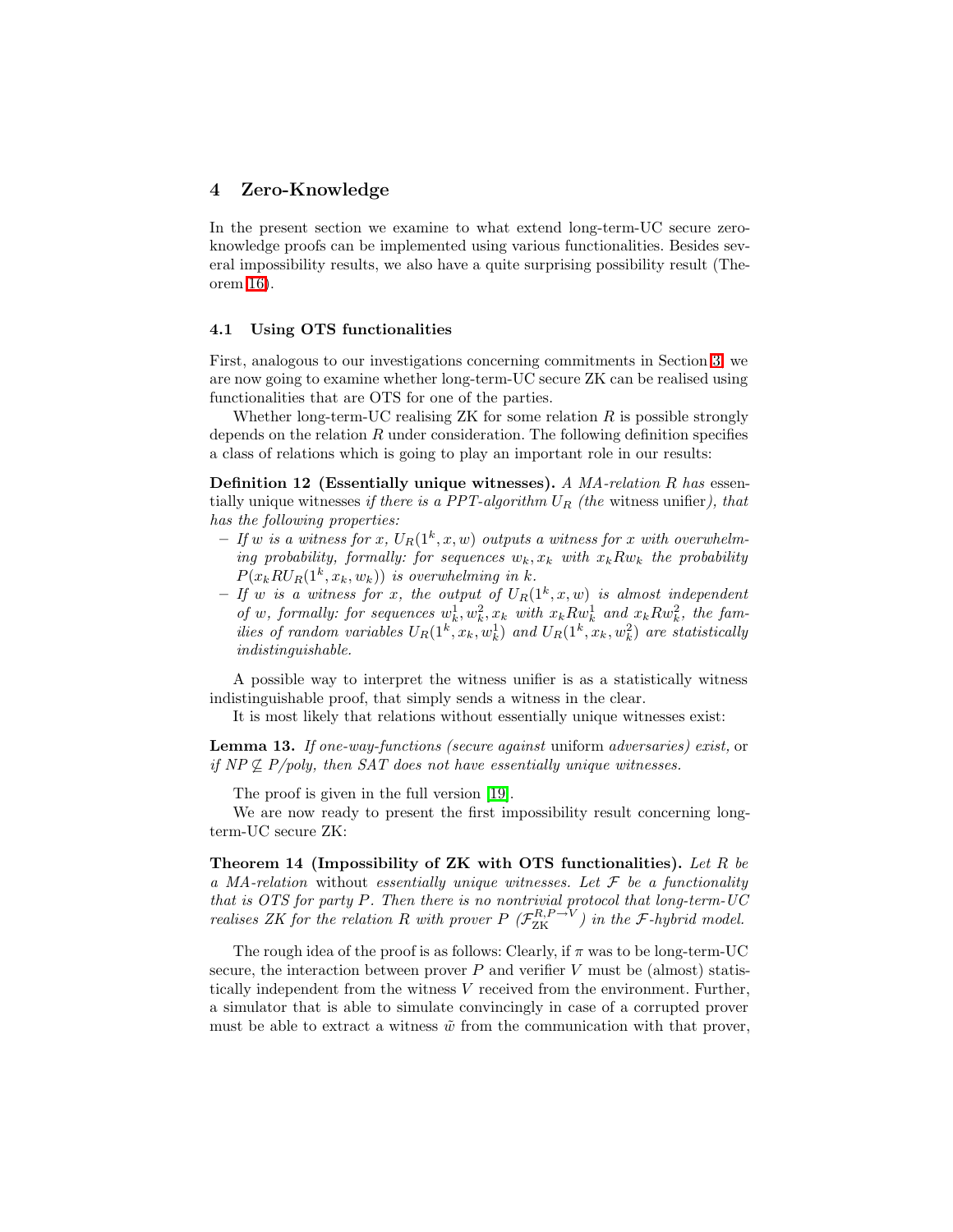which is (almost) statistically independent from the witness  $w$ . So in particular,  $\tilde{w}$  is (almost) statistically independent from w. Therefore, combining the prover and the simulator into one algorithm, we get an algorithm that given one witness w returns another almost independent one, in other words, a witness unifier in the sense of Definition [12.](#page-9-2) Therefore  $R$  must have essentially unique witnesses, which gives the desired contradiction.

The proof is given in the full version [\[19\]](#page-19-11).

Note that we cannot expect an analogous result in the case that  $\mathcal F$  is OTS for the verifier  $V$ , since commitments are OTS for the recipient and Lemma [17](#page-12-0) show that  $\mathcal{F}_{\text{ZK}}^{R,P\to V}$  can be long-term-UC implemented using commitments with the verifier  $V$  as recipient.

<span id="page-10-0"></span>Combining the results in this section, we get the impossibility of long-term-UC secure ZK for SAT:

**Corollary 15.** Let  $\mathcal F$  be a functionality that is OTS for party P. If one-wayfunctions (secure against uniform adversaries) exist, or if  $NP \nsubseteq P/poly$ , there is no nontrivial long-term-UC secure protocol for ZK with prover P for SAT in the F-hybrid model.

*Proof.* Immediate from Lemma [13](#page-9-3) and Theorem [14.](#page-9-1)  $\Box$ 

At this point one might ask why our impossibility result needs the restriction to relations without essentially unique witnesses. Would not the following argumentation show that given a, say, coin-toss, there is no long-term-UC ZK protocol  $\pi$  for any nontrivial relation: The simulator is able to extract a witness w from the interaction with the prover. Therefore  $w$  must information-theoretically already be "contained" in the interaction. On the other hand, in an interaction between simulator and verifier, the witness  $w$  cannot be "contained" in the interaction, since the simulator does not know w. However, since the interaction in both cases must be statistically indistinguishable from the interaction in the uncorrupted case, that latter both "contains" and does not "contain"  $w$ , which gives a contradiction. Surprisingly, this intuition is not sound as shows the following possibility result:

<span id="page-10-1"></span>Theorem 16 (ZK for Blum-Integers using coin toss). Assume that a oneway permutation exists. Let  $nR(p,q)$  if  $n = pq$ , p, q prime and  $p \equiv q \equiv 3 \mod 4$ . There is a nontrivial protocol using two instances of  $\mathcal{F}_{CT}$  that long-term-UC realises  $\mathcal{F}_{\text{ZK}}^R$  in the coin toss hybrid model.

To construct such a protocol, we have to achieve two seemingly contradictory goals simultaneously. If the prover or verifier is corrupted, the simulator may choose the value  $r$  the coin-toss functionality returns. First, since the simulator should be able to extract a witness  $(p, q)$  (i.e., a factorisation of n in this case) in case of the corrupted prover, the simulator should be able to choose  $r$ having a trapdoor X s.t. it is possible to extract  $(p, q)$  under knowledge of that trapdoor. However, in the case of long-term-UC the value  $r$  should be statistically indistinguishable from uniform randomness. So the trapdoor should be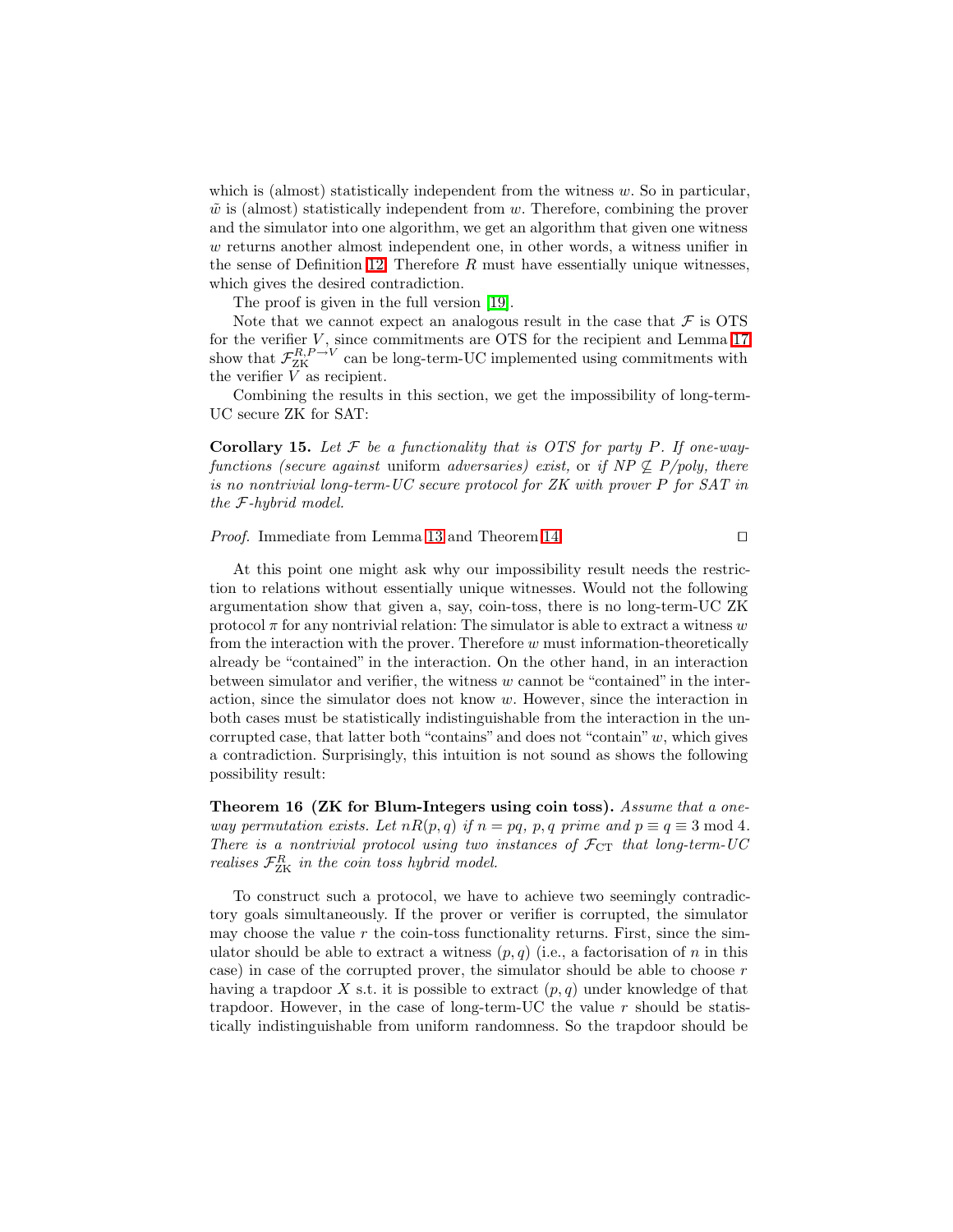present (but possibly unknown) even if  $r$  is chosen randomly. Further, if the verifier is corrupted, the simulator should be able to simulate the proof without knowing a witness. However, since also in this case  $r$  is almost uniformly distributed, the trapdoor  $X$  is also present. So by finding that trapdoor  $X$  we could extract a witness from the proof although the simulator never used that witness in constructing the proof. This can only be realised, if finding the witness can be reduced to finding the trapdoor.

In the case of factoring  $n$ , an example for such a trapdoor is the knowledge of random square roots modulo  $n$ . Given an oracle that finds square roots modulo n, we can factor n. So if the trapdoor  $X$  consists of the square roots of  $r$  (when we consider r as a sequence of integers modulo  $n$ ) finding the trapdoor is as hard as factoring  $n$ , so there is no contradiction in the fact that by finding the trapdoor we can extract a witness  $(p, q)$  from an interaction that was produced without knowledge of  $(p, q)$ .

This leads us to the following simplified version of our protocol:

- The prover sends  $n$  to the verifier.
- Prover and verifier invoke the coin-toss. The result  $r$  of that coin-toss is considered as a sequence  $r_1, \ldots, r_k$  of integers modulo n.
- For each i, the prover chooses a random  $s_i$  with  $s_i^2 = r_i$ . It sets  $s_i := \perp$  if  $r_i$  does not have a square root.<sup>[19](#page-11-0)</sup>
- The prover sends  $s_1, \ldots, s_k$  to the verifier.
- The verifier checks, whether  $s_i^2 = r_i$  for all  $s_i \neq \perp$ , and whether at least  $\frac{1}{5}$ of all  $s_i \neq \perp$ .

This protocol is not yet a long-term-UC realisation of  $\mathcal{F}_{\text{ZK}}^R$ , since it fails if n is not a Blum-integer, but it will demonstrate the main point. So why is this protocol long-term-UC secure if we guarantee that  $n$  is a Blum-integer? First, we see that if prover and verifier are both honest, the verifier will always accept. This is due to the fact that for a Blum-integer  $n$ , a random residue is a square with probability at least  $\frac{1}{4}$ .

Now we consider the case that the verifier is corrupted. In this case, the simulator has to produce coin-toss values  $r_1, \ldots, r_n$  that are indistinguishable from the uniform distribution, and a proof that is statistically indistinguishable from the proof given by the prover. In other words, the simulator needs to simultaneously produce (almost) uniformly distributed  $r_1, \ldots, r_n$ , and for each  $r_i$  a random square root  $s_i$  modulo n if such  $s_i$  exists. Fortunately, if n is a Blum-integer, there is an efficient algorithm  $Q$  for choosing such  $r_i$  and  $s_i$ . So the simulator can successfully simulate by simply choosing the  $r_i$  and  $s_i$  using  $Q$ . Note that for this, it is vital that the simulator knows n before having to send the coin-toss result  $r_1, \ldots, r_n$  to the environment. This is why we let the prover send  $n$  to the verifier *before* they invoke the coin-toss. In particular, we could not use a CRS here, because then the simulator might have to choose the  $r_i$  before the environment sends n to the prover.

Now for the case that the prover is corrupted. In this case, the simulator needs to interact with the environment incorporating the prover and to extract

<span id="page-11-0"></span><sup>&</sup>lt;sup>19</sup> This is feasible given the factorisation of *n*.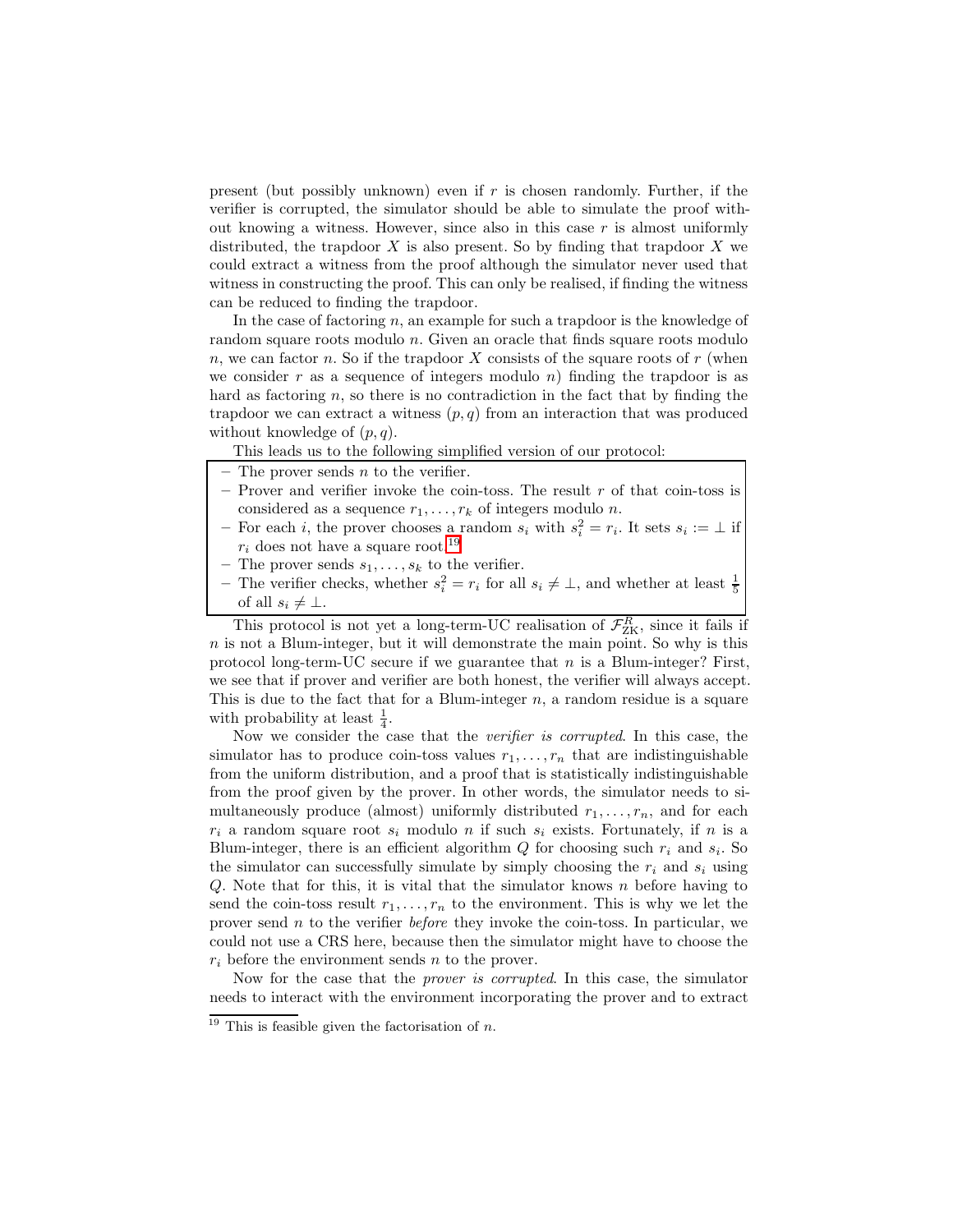the witness  $(p, q)$  if the prover's proof would convince the honest verifier. To do this, the simulator again chooses the coin-toss  $r_1, \ldots, r_n$  using the algorithm Q and therefore knows random square roots  $\tilde{s}_i$  of all  $r_i$  that are quadratic residues. Now the environment sends  $s_i$  to the simulator. The uncorrupted verifier would only accept if at least  $k/5$  of these  $s_i$  satisfy  $s_i^2 = r_i$ . Therefore after receiving the  $s_i$  from the environment, the simulator knows  $k/5$  independently chosen pairs  $(s_i, \tilde{s}_i)$  of square roots of  $r_i$ . For each such pair the probability of  $s_i \not\equiv \tilde{s}_i \bmod n$  is  $\frac{1}{2}$  (we ignore the finer detail of non-invertible  $r_i$  at this point), and in this case we get a factor of *n* by evaluating  $gcd(s_i \pm \tilde{s}_i, n)$ . This happens with overwhelming probability, so the simulator is successful in extracting a factor and therefore the witness  $(p, q)$ .

However, the protocol as described so far has a major flaw: If  $n$  is not a Bluminteger, the above security proof does not work. So we must ensure that  $n$  is in fact a Blum-integer. If the verifier is corrupted, the simulator gets  $n$  from the functionality  $\mathcal{F}_{\text{ZK}}^R$  which ensures (by definition of R) that n is a Blum-integer. So in this case there is no problem. However, if the prover is corrupted, the simulator will have to choose the coin-toss  $r_1, \ldots, r_n$ . If n is not a Blum-integer, he might learn this later on (since he learns  $(p, q)$  in case of a successful proof), but then it might already be too late, because the simulator sends the  $r_i$  to the environment before the end of the proof (the algorithm Q does not guarantee  $r_1, \ldots, r_n$  to be (almost) uniformly distributed if  $n$  is not a Blum-integer). To overcome this difficulty, we add an additional step to the beginning of the protocol. Before the coin-toss is invoked, the prover proves that  $n$  is indeed a Blum-integer. If the prover succeeds in this proof, the simulator can use the algorithm Q without danger, otherwise the simulator may abort (since the verifier would have done so, too). However, this introduces the additional difficulty that in case of a corrupted verifier, the simulator has to perform that proof, too, and without knowledge of the witness. To achieve this, we make use of the FLS-technique [\[13\]](#page-19-12): Prover and verifier first invoke another instance of the coin-toss functionality (in this case, a CRS would be sufficient, too) and then the prover proves using a statistically witness indistinguishable argument of knowledge to the verifier that either  $n$ is a Blum-integer or that he knows a the preimage of the coin-toss  $t$  under a one-way permutation  $f$ . Then the simulator can simulate this proof by simply choosing  $t = f(u)$  for uniform u. Since  $f(u)$  is uniformly distributed, this is indistinguishable from what an honest prover knowing the witness would produce. After having successfully performed this first step, prover and verifier proceed with the protocol as described above.

The actual proof for Theorem [16](#page-10-1) is given in the full version [\[19\]](#page-19-11).

Furthermore, given a commitment, long-term-UC secure ZK for any NPrelation is (unsurprisingly) possible:

<span id="page-12-0"></span>**Lemma 17 (ZK from commitment).** Let  $R$  be a NP-relation. Then there is a long-term-UC secure protocol  $\pi$  for ZK with relation R (i.e.,  $\mathcal{F}_{\text{ZK}}^{R,P\rightarrow V}$ ) using a polynomial number of commitments from prover P to verifier  $V(t.e., \mathcal{F}_{COM}^{P\to V})$ .

*Proof.* [\[9\]](#page-19-9) gives a UC secure protocol that realises  $\mathcal{F}_{\text{ZK}}^{R,P\to V}$  using  $\mathcal{F}_{\text{COM}}^{P\to V}$  where  $R$  is the relation for the Hamilton cycle problem. Their result even holds uncon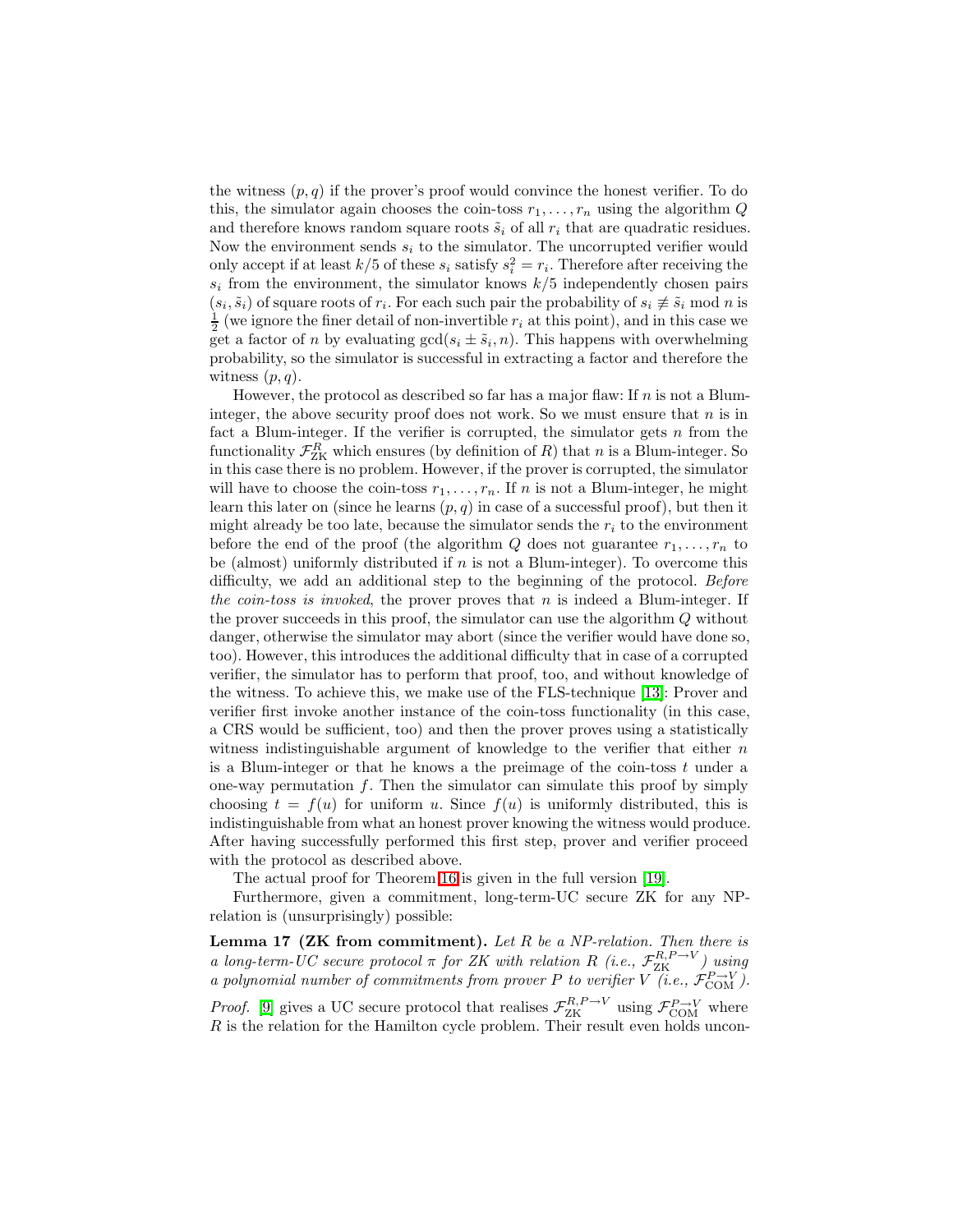ditionally (i.e., even when the environment is unlimited during the execution of the protocol) and therefore in particular with respect to long-term UC. Since the Hamilton cycle problem is NP-complete, the lemma follows.  $\square$ 

Note that we cannot expect a similar result using commitments from verifier to prover, since  $\mathcal{F}_{COM}$  is OTS for the recipient and thus Theorem [14](#page-9-1) applies.

#### 4.2 Using offline functionalities

In the preceding section, we saw that using a coin toss, long-term-UC secure ZK for the factorisation of Blum-integer can be realised. It is therefore a natural question to ask whether something similar is also possible using a CRS, which can be seen as the offline variant of a coin-toss. Unfortunately, the answer is no. To state this result in greater generality, let us first formalise what we mean by an offline functionality.

**Definition 18 (Offline functionalities).** We call a functionality  $\mathcal{F}$  offline, if it has the following form: When  $\mathcal F$  runs with parties  $P_1, \ldots, P_n$ , upon its first activation, it chooses values  $(c, c_{P_1}, \ldots, c_{P_n})$  according to a fixed distribution and sends c to the adversary. When receiving any input from  $P_i$ , send  $c_{P_i}$  to  $P_i$ .

Lemma 19. CRS and PKI are offline functionalities.

*Proof.* For  $\mathcal{F}_{CRS}$ , set  $c := c_i := r$  (cf. Definition [2\)](#page-5-1), and for  $\mathcal{F}_{PKI}$ , set  $c :=$  $(pk_1, \ldots, pk_n)$  and  $c_i := (sk_i, pk_1, \ldots, pk_n)$  (cf. Definition [4\)](#page-6-5).

The following result shows that a CRS as well as a PKI where the secret key is information-theoretically determined by the public key (cf. Lemma [8\)](#page-7-3) cannot be used for long-term-UC secure  $ZK$  for any relation  $R$  unless that relation is trivial for nonuniform algorithms anyway.

<span id="page-13-1"></span>Theorem 20 (Impossibility of ZK with OTS offline functionalities). Let R be a nonuniformly deterministically nontrivial MA-relation.<sup>[20](#page-13-0)</sup> Let  $\mathcal F$  be an offline functionality that is OTS for party  $P$  and for party  $V$ . Then there is no nontrivial protocol that long-term-UC realises ZK for relation R with prover P and verifier V (i.e.,  $\mathcal{F}_{\text{ZK}}^{R,P\to V}$ ) in the *F*-hybrid model.

To understand the proof idea, assume that  $\mathcal F$  is a CRS. Assume that there is a protocol  $\pi$  for  $\mathcal{F}_{\text{ZK}}^R$ . Then there is a simulator  $\mathcal{S}_1$  that is able to choose the CRS  $r_1$  and calculate a corresponding trapdoor  $T_1$ , s.t. he can simulate the prover and convince the verifier using this trapdoor (without knowledge of a witness). Furthermore, there is another simulator  $S_2$  that is able to choose the CRS  $r_2$  and calculate a corresponding trapdoor  $T_2$ , s.t. he can simulate the verifier and — if the verifier accepts — extract a witness w. Since both  $r_1$  and  $r_2$ are statistically indistinguishable from an honestly chosen CRS, it follows that

<span id="page-13-0"></span> $20$  I.e., there is no nonuniform deterministic polynomial-time algorithm that finds witnesses for R.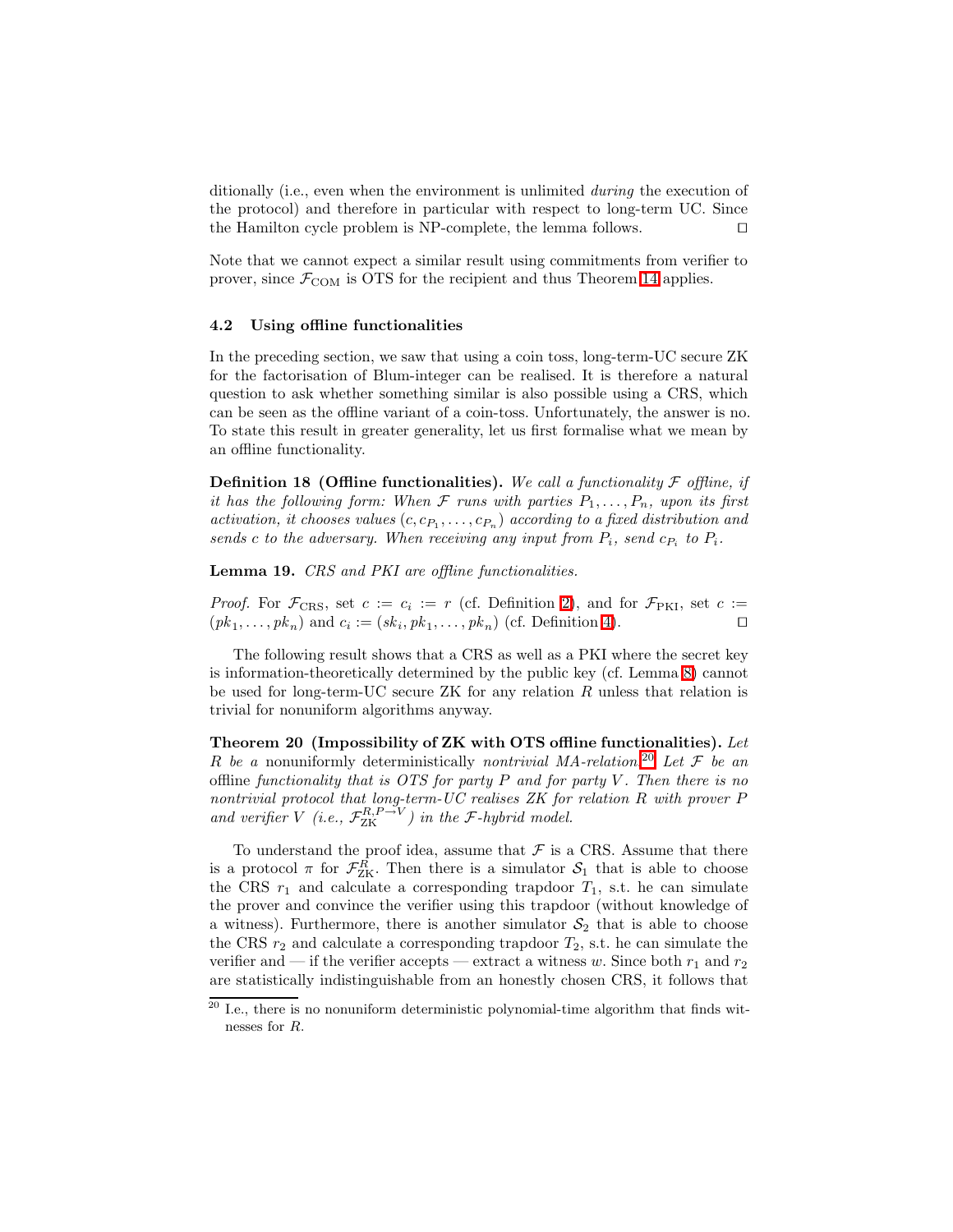an honestly chosen CRS always already "contains" such trapdoors  $T_1$  and  $T_2$ (however, given a CRS it can be infeasible to find these trapdoors). Therefore, if we provide  $S_1$  and  $S_2$  with a CRS and with trapdoors  $T_1$  and  $T_2$ ,  $S_1$  will be able to produce a convincing proof (due to trapdoor  $T_1$ ), and  $S_2$  will be able to extract a witness from this convincing proof. Since  $S_1$  and  $S_2$  are polynomialtime, and CRS and trapdoors can be given as an auxiliary input, it follows that a nonuniform polynomial-time algorithm can find witnesses for  $R$  in contradiction to the nontriviality of R. Functionalities other than a CRS are handled almost identically, see the full proof.

The full proof is given in the full version [\[19\]](#page-19-11).

A natural question arising in this context is whether this impossibility result can be made stronger. In particular, one might ask whether such an impossibility result already holds if  $\mathcal F$  is OTS for P or for V. Further one might ask, whether the theorem can be strengthened to state impossibility of ZK for *uniformly non*trivial relations. These questions are discussed in the full version.

Lemma [8](#page-7-3) tells us that at least for some commonly used encryption schemes,  $\mathcal{F}_{\rm PKI}^G$  is OTS for all parties (here and in the following G denotes the key generation algorithm) and therefore cannot be used for long-term-UC realising com-mitment or zero-knowledge<sup>[21](#page-14-0)</sup>. However, in general this is not the case. As we show in the full version, there exist special public key schemes for which a PKI can be used for constructing ZK and commitment protocols.

## 5 Other setup-assumptions

As the preceding sections have shown, trying to design long-term-UC secure protocols using a CRS, coin toss or PKI is a futile endeavour. Therefore, in the following sections we will investigate alternative setup-assumptions that are more fruitful in the context of long-term-UC.

#### 5.1 Trusted devices implementing a random oracle

A very powerful assumption in the context of universally composable security is the random oracle. It may therefore seem worthwhile to investigate whether a random oracle can be used to realise long-term-UC secure commitment and ZK. However, a closer look shows that in the context of long-term-UC security the random oracle is a very unrealistic assumption due to the following fact: Real-life implementations of the random oracle have to be done via some efficiently computable function (e.g., using trusted hardware that calculates some pseudorandom function with a secret seed). In the context of long-term-UC, this function could be "broken" by an unlimited adversary after protocol execution. In contrast, a random oracle functionality ensures, that even for an unlimited adversary, the function looks completely random. Therefore, we advocate that in the context of long-term-UC, instead of a random oracle one should use a

<span id="page-14-0"></span> $21$  Except for nonuniformly trivial relations, see Theorem [20.](#page-13-1)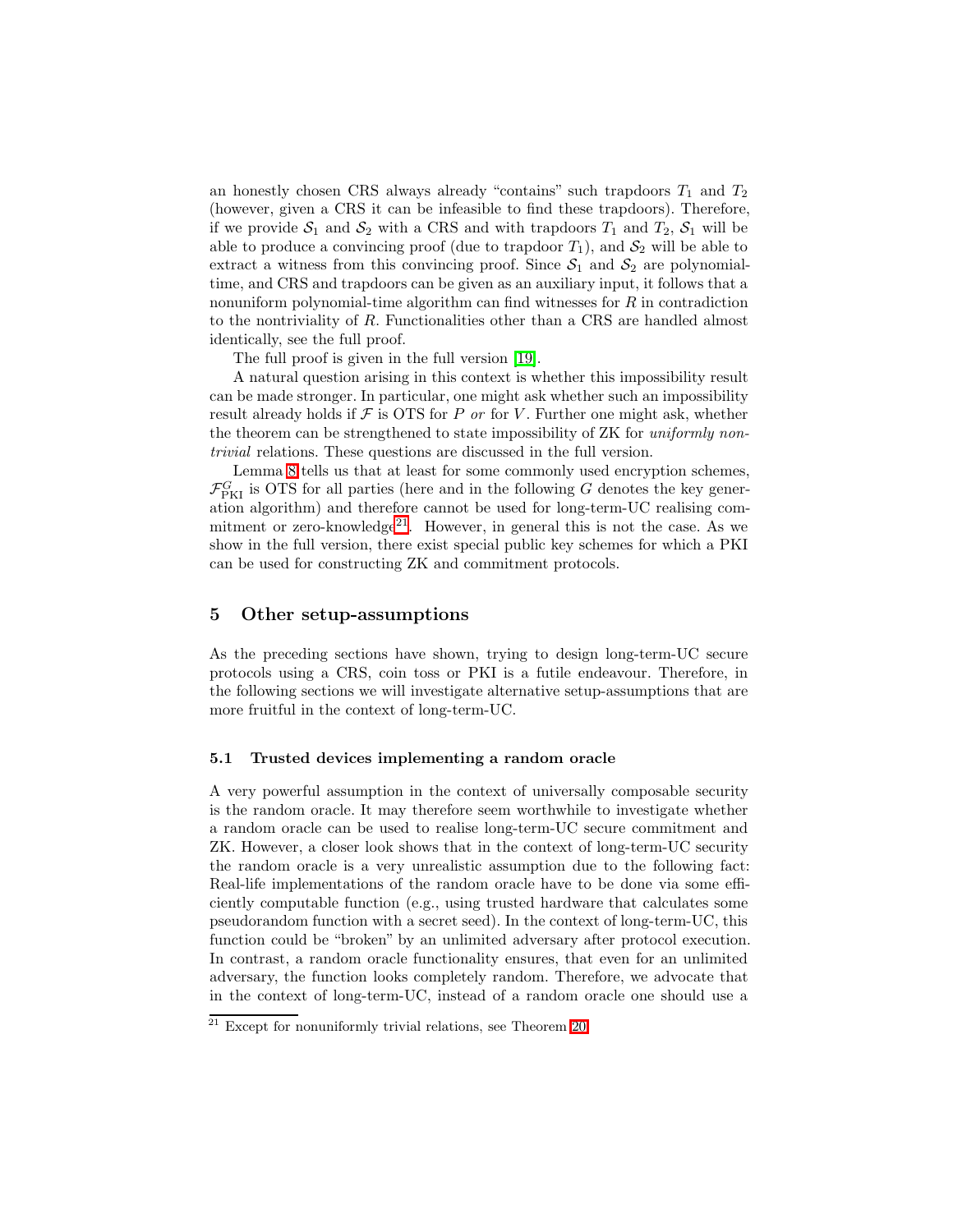functionality that evaluates a pseudorandom function with a secret seed (representing e.g. a (temporarily) trusted device).

We now give a definition of such a functionality  $\mathcal{F}_{\text{TPF}}$ . Note however, that all possibility results given in this section also hold (with identical proofs) when using a random oracle instead of  $\mathcal{F}_{\text{TPF}}$ .

<span id="page-15-1"></span>Definition 21 (Trusted pseudorandom function (TPF)). Let  $f_s$  be an ef $ficiently\ computable\ family\ of\ deterministic\ functions\ f_s:\{0,1\}^{l(|s|)}\rightarrow\{0,1\}^{l(|s|)}$ with polynomially bounded l.

Then, the functionality trusted pseudorandom function (TPF)  $\mathcal{F}_{\text{TPF}}^{f}$  is defined as follows: Upon its first activation, it chooses a uniformly random  $s \in \{0,1\}^k$ . When receiving a message  $x \in \{0,1\}^{l(k)}$  from a party P or the adversary, it sends  $f_s(x)$  to P or the adversary, respectively.

At this point, one should note that the UC definition (and therefore our variant, too) implicitly assumes that when using a TPF, that TPF is accessed only by the protocol (and the adversary), but that it cannot be directly accessed by the environment. This in particular rules out that different protocols share a single TPF. A more detailed analysis of the consequences of this assumption can be found in [\[17,](#page-19-13)[8\]](#page-19-14). However, we show that using a single TPF we can perform an arbitrary number of zero knowledge arguments or commitments, so that at least we do not need a large number of TPFs when constructing a larger protocol that performs many ZK arguments or commitments.

<span id="page-15-0"></span>Theorem 22 (ZK from TPF). Assume that a one-way permutation exists. Let  $f_s$  be a pseudorandom function (as in [\[14\]](#page-19-15)), and R an NP-relation. Then there is a nontrivial protocol  $\pi$  using one instance of  $\mathcal{F}^{f}_{\text{TPF}}$  that long-term-UC realises unlimited number of instances of  $\mathcal{F}_{\text{ZK}}^R$  (i.e., ZK for the relation R).

We give the proof idea here. First a commitment scheme is constructed which is computationally binding, unconditionally hiding and extractable (however, this commitment is not necessarily UC). The extractable commitment is constructed from a given commitment which is unconditionally hiding. To commit to a value v one first commits to  $v, f_s(v)$ . Then one commits to  $u, f_s(u)$  where u is the unveil information for the first commitment. As the function  $f_s(.)$  can only be evaluated by using the functionality  $\mathcal{F}_{\text{TPF}}$  a simulator can extract the committed value v from the calls which are placed to  $\mathcal{F}_{\text{TPF}}$ .

Using this extractable commitment we modify the zero knowledge protocol for graph-3-colourability of [\[16\]](#page-19-5). Instead of letting the prover commit to a colouring and then let the verifier choose a random edge e for which the colours are unveiled and checked we let the verifier commit to e before the prover commits to the colouring.

In this protocol the simulator can, if the prover is corrupted, extract a witness from the commitments of the simulated real adversary or the protocol will fail and is then easily simulated. In case of a corrupted verifier the simulator can extract the edge which will later be investigated before committing to the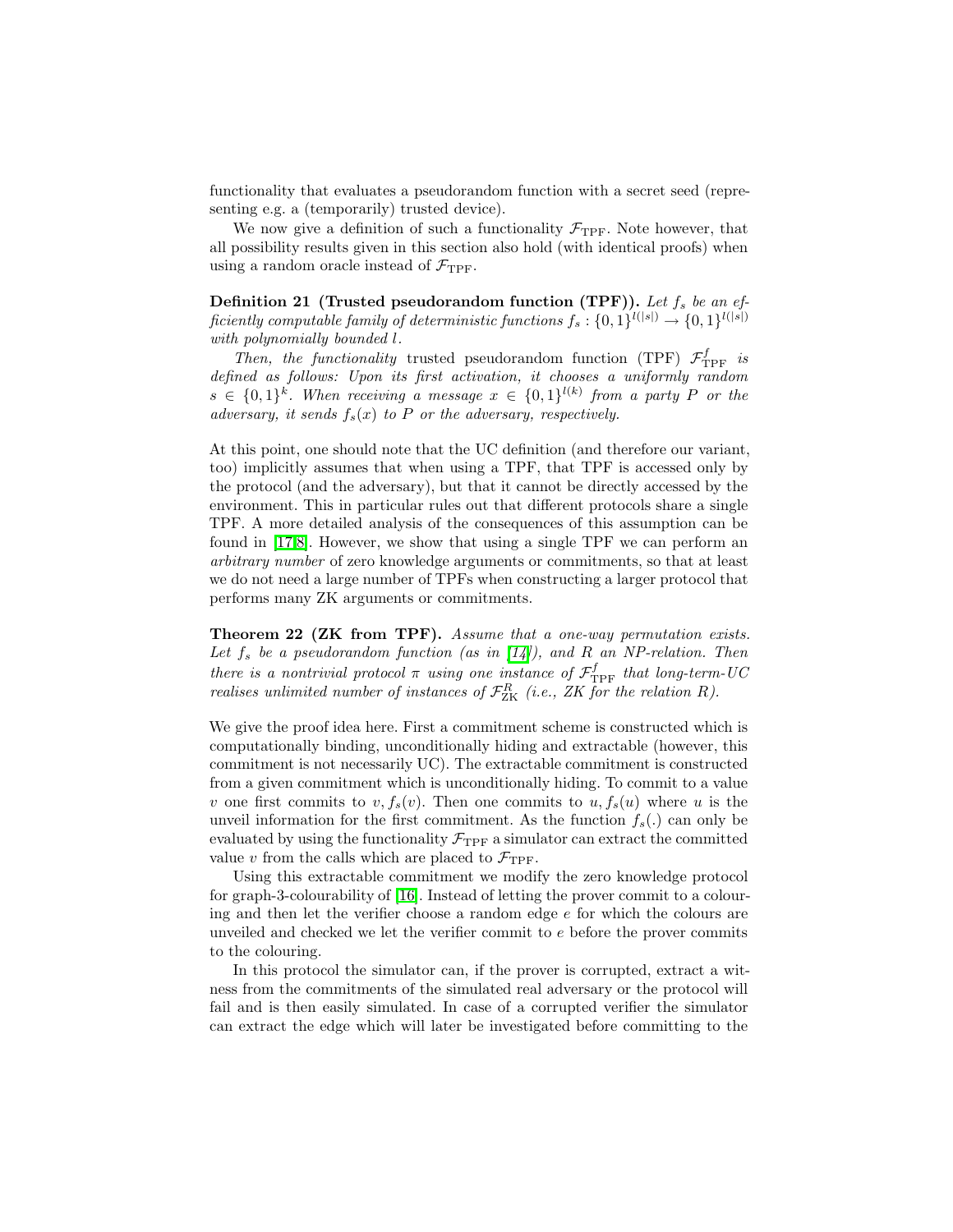colouring. So the simulator can easily commit to a fake colouring and still pass the test at the edge in question.

In both cases the communication between the parties, the adversary and the environment are statistically indistinguishable in the real protocol and in this simulation and we achieve a long-term-UC zero knowledge argument for graph-3-colouring and hence for all NP-statements. The complete proof can be found in the full version [\[19\]](#page-19-11).

According to Lemma [11](#page-8-0) one commitment can be obtained from two invocations of a zero knowledge scheme and we can hence conclude:

Corollary 23 (Commitments from TPF). Assume that a one-way permutation exists. Let  $f_s$  be a pseudorandom function. Then there is a nontrivial protocol  $\pi$  using one instance of  $\mathcal{F}^{f}_{\text{TPF}}$  that long-term-UC realises an unlimited number of instances of  $\mathcal{F}_{COM}$  (i.e., commitments).

*Proof.* Immediate from Lemma [11](#page-8-0) and Theorem [22.](#page-15-0)  $\Box$ 

# 5.2 Signature cards

One disadvantage of the TPF-assumption from the foregoing section is that trusted hardware implementing a pseudorandom function are unlikely to be available for practical use.[22](#page-16-0) However, another kind of trusted device is already available commercially today: the signature card. A signature card is a tamperproof device with an built-in secret key. Upon request, this card signs an arbitrary document, but never reveals the secret key. The corresponding public key can be obtained from some certification authority. These properties are required e.g. from the German signature law [\[23\]](#page-19-16).

These properties are captured by the following ideal functionality (based on [\[17\]](#page-19-13)):

**Definition 24 (Signature Card (SC)).** Let  $\mathfrak{S} = (KeyGen, Sign, Verify)$  be a signature scheme. Let H be a party. Then the functionality  $\mathcal{F}_{SC}^{\overline{H}, \mathfrak{S}}$  (signature card for scheme  $\mathfrak S$  with holder  $H$ ) behaves as follows: Upon the first activation,  $\mathcal{F}_{\text{SC}}^{H, \check{\mathfrak{S}}}$  chooses a public/secret key pair  $(\emph{pk}, \emph{sk})$  using the key generation algorithm  $KeyGen(1<sup>k</sup>)$ . Upon a message (pk) from a party P or the adversary, send pk to that party or the adversary, resp. Upon a message  $(sign, m)$  from the holder  $H$ , produce a signature  $\sigma$  for m using the secret key sk and send  $\sigma$  to H.<sup>[23](#page-16-1)</sup>

As was the case with TPFs, our definition implicitly assumes that the environment has no direct access to the signature card. See the discussion after Definition [21.](#page-15-1) However, in [\[17\]](#page-19-13) techniques where introduced that allow to share

<span id="page-16-0"></span><sup>&</sup>lt;sup>22</sup> Not because of technical difficulties, but simply and plainly due to the forces of supply and demand.

<span id="page-16-1"></span><sup>&</sup>lt;sup>23</sup> The definition from [\[17\]](#page-19-13) additionally provides the possibility of locking the card (called seize and release there). These however are not needed in our protocols, so we omit them.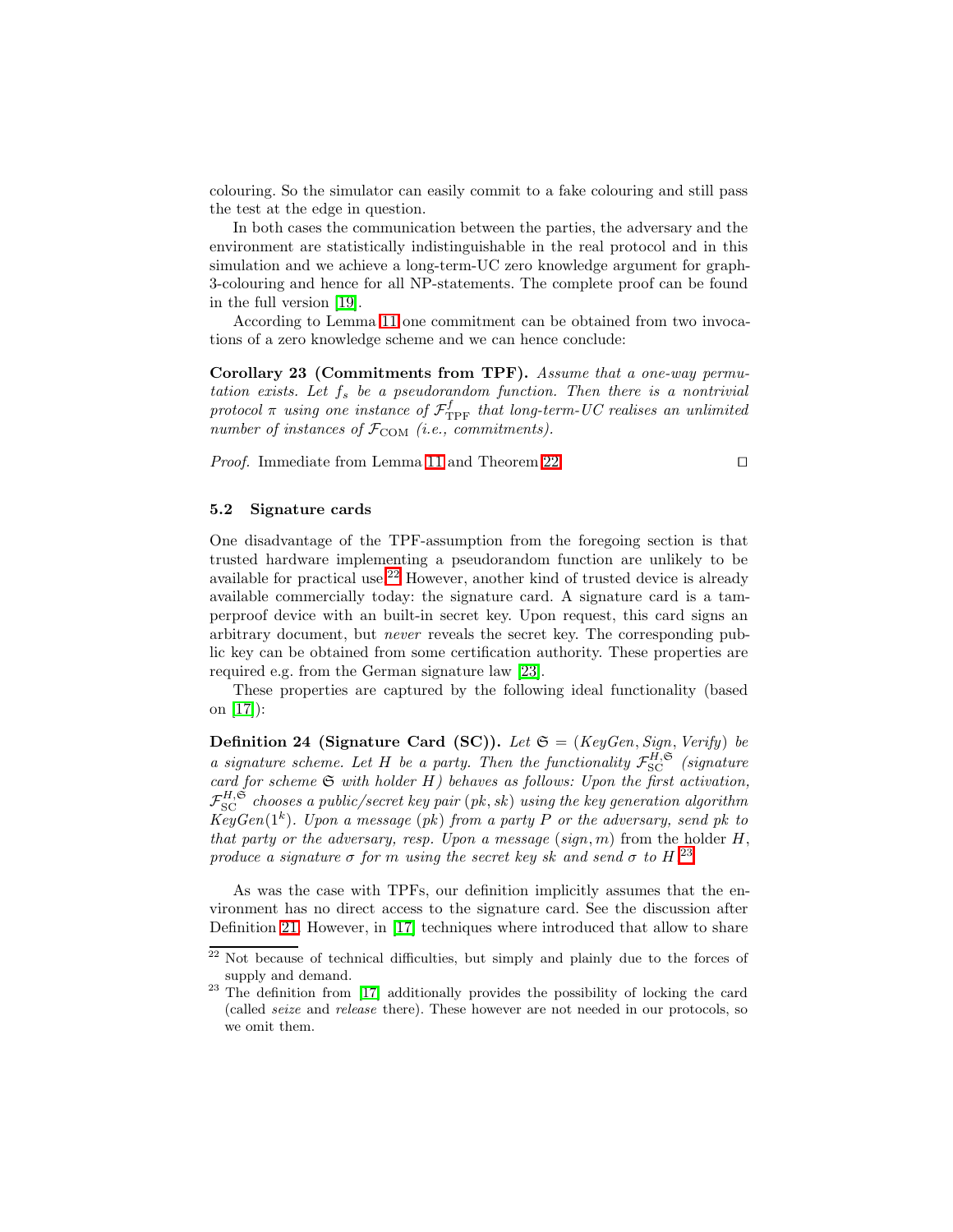a single signature card in different protocols. It would be interesting to explore whether their approach can also be applied to our scenario.

It was shown in [\[17\]](#page-19-13) that signature cards are powerful assumptions in the context of universal composability. Using an adaption of their technique, we can show that these signature cards are also very useful for long-term-UC security:

<span id="page-17-2"></span>Theorem 25 (ZK from a signature card). Assume that a one-way permutation exists. Let  $\mathfrak S$  be an EF-CMA secure signature scheme. Let R be any MArelation. Then there is a nontrivial protocol  $\pi$  that long-term-UC realises an unbounded number of instances of  $\mathcal{F}_{\text{ZK}}^{R,P\rightarrow V}$  (i.e., ZK for the relation R with prover P) using a single instance of  $\mathcal{F}_{SC}^{\mathfrak{S},P}$  (i.e., a signature card for  $\mathfrak{S}$  with P as the holder).

<span id="page-17-1"></span><span id="page-17-0"></span>The idea of the proof is as follows: To prove the existence of a witness  $w$  for some statement x, the prover  $P$  signs x using his signature card (resulting in a signature  $\sigma$ ) and then performs a statistically witness indistinguishable argument of knowledge that one of the following holds: (i) he knows a w and a  $\sigma$ , so that xRw and  $\sigma$  is a valid signature for w, or (ii) he knows a secret key sk<sup>'</sup> matching the public key pk provided by the signature card functionality.

Consider the case of a corrupted prover. Since  $\mathfrak S$  is EF-CMA secure, it is infeasible to get a secret key  $sk'$  matching the public key pk chosen by the signature card (since the signature card allows only black-box access to the signing algorithm). So the prover has to show the knowledge of a signature  $\sigma$  of the witness w. The only way to obtain such a signature  $\sigma$  is to sign the witness w using the signature card. Since in the ideal model, the signature card  $\mathcal{F}_{SC}$  is simulated by the simulator, the simulator learns that witness  $w$ . So the simulator is able to extract w while honestly simulating verifier and  $\mathcal{F}_{SC}$ .

In case the verifier is corrupted, the simulator knows the secret key  $sk$  matching the public key  $pk$ . So the simulator can prove [\(ii\)](#page-17-0) instead of [\(i\)](#page-17-1). Since the proof system we use is statistically witness indistinguishable, the resulting interaction is statistically indistinguishable.

The full proof is given in the full version [\[19\]](#page-19-11).

Corollary 26 (Commitments from a signature card). Assume that a oneway permutation exists. Let  $\mathfrak{S}$  be an EF-CMA secure signature scheme. Then there is a nontrivial protocol  $\pi$  that long-term-UC realises an unbounded number of instances of  $\mathcal{F}^{C\to R}_{COM}$  (i.e., commitment with sender C) using a single instance of  $\mathcal{F}_{SC}^{\mathfrak{S},P}$  (i.e., a signature card for  $\mathfrak{S}$  with P as the holder).

*Proof.* This is an immediate consequence of Theorem [25](#page-17-2) and Lemma [11.](#page-8-0)  $\Box$ 

## 6 Conclusions

We have examined the notion of long-term UC which allows to combine the advantages of long-term security (i.e., security that allow for unlimited adversaries after protocol end) and Universal Composability. We saw that the usual set-up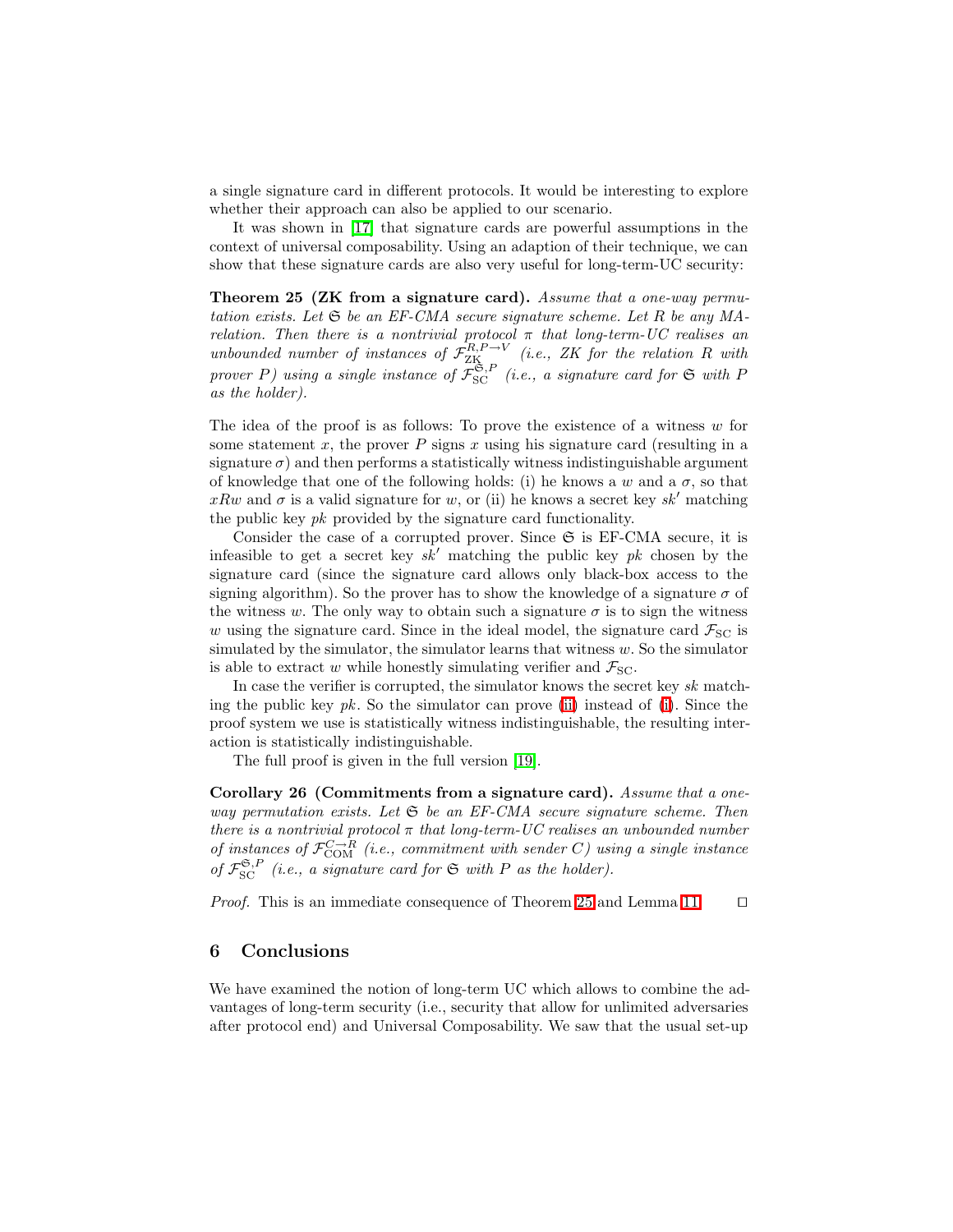assumptions used for UC protocols (e.g., CRS) are not sufficient any more in the case of long-term UC. However, we could show that there are other practical alternatives to these setup-assumptions (e.g., signature cards) that allow to implement the important primitives commitments and zero-knowledge proofs.

Further research in this directions might include the following:

- Which protocol tasks can or cannot be long-term-UC realised using commitments and zero-knowledge proofs.
- What other setup-assumptions might be useful in the context of long-term UC. In particular, under which assumptions can OT (and therefore any functionality) be realised?
- Our investigations were in the secure-channels communication-model. If only authenticated channels are present, the important issue of key exchange occurs. What setup-assumptions are necessary to implement the latter?
- The protocols presented here were not optimised for efficiency. To what extend can efficient protocols be found for the tasks discussed in this work?
- In [\[17\]](#page-19-13) techniques were presented that allow to share a single signature card between different protocols. Can these techniques be applied to our setting, too?
- Much work on unconditional and long-term security has been done in the field of quantum cryptography. How does long-term UC behave in the presence of quantum communication. Can some of the impossibility results given in this work be avoided? In particular, quantum communication could solve the problem of key exchange mentioned above.

Acknowledgements. We thank the anonymous referees for many helpful suggestions.

## <span id="page-18-4"></span>References

- 1. Boaz Barak, Ran Canetti, Jesper Buus Nielsen, and Rafael Pass. Universally composable protocols with relaxed set-up assumptions. In 45th Symposium on Foundations of Computer Science, Proceedings of FOCS 2004, 17-19 October 2004, Rome, Italy, pages 186–195. IEEE Computer Society, October 2004.
- <span id="page-18-3"></span>2. Gilles Brassard, David Chaum, and Claude Crépeau. Minimum disclosure proofs of knowledge, 1988. JCSS, 37:156-189.
- <span id="page-18-2"></span>3. Gilles Brassard, Claude Crépeau, Dominic Mayers, and Louis Salvail. Defeating classical bit commitments with a quantum computer. Los Alamos preprint archive quant-ph/9806031, May 1999.
- <span id="page-18-1"></span>4. Christian Cachin, Claude Crépeau, and Julien Marcil. Oblivious transfer with a memory-bounded receiver. In 34th Annual ACM Symposium on Theory of Computing, Proceedings of STOC 2002, pages 493–502. ACM Press, 2002.
- <span id="page-18-0"></span>5. Christian Cachin and Ueli Maurer. Unconditional security against memorybounded adversaries. In Burton S. Kaliski Jr., editor, Advances in Cryptology, Proceedings of CRYPTO '97, volume 1294 of Lecture Notes in Computer Science, pages 292–306. Springer-Verlag, 1997.
- <span id="page-18-5"></span>6. Ran Canetti. Universally composable security: A new paradigm for cryptographic protocols. In 42th Annual Symposium on Foundations of Computer Science, Proceedings of FOCS 2001, pages 136–145. IEEE Computer Society, 2001.